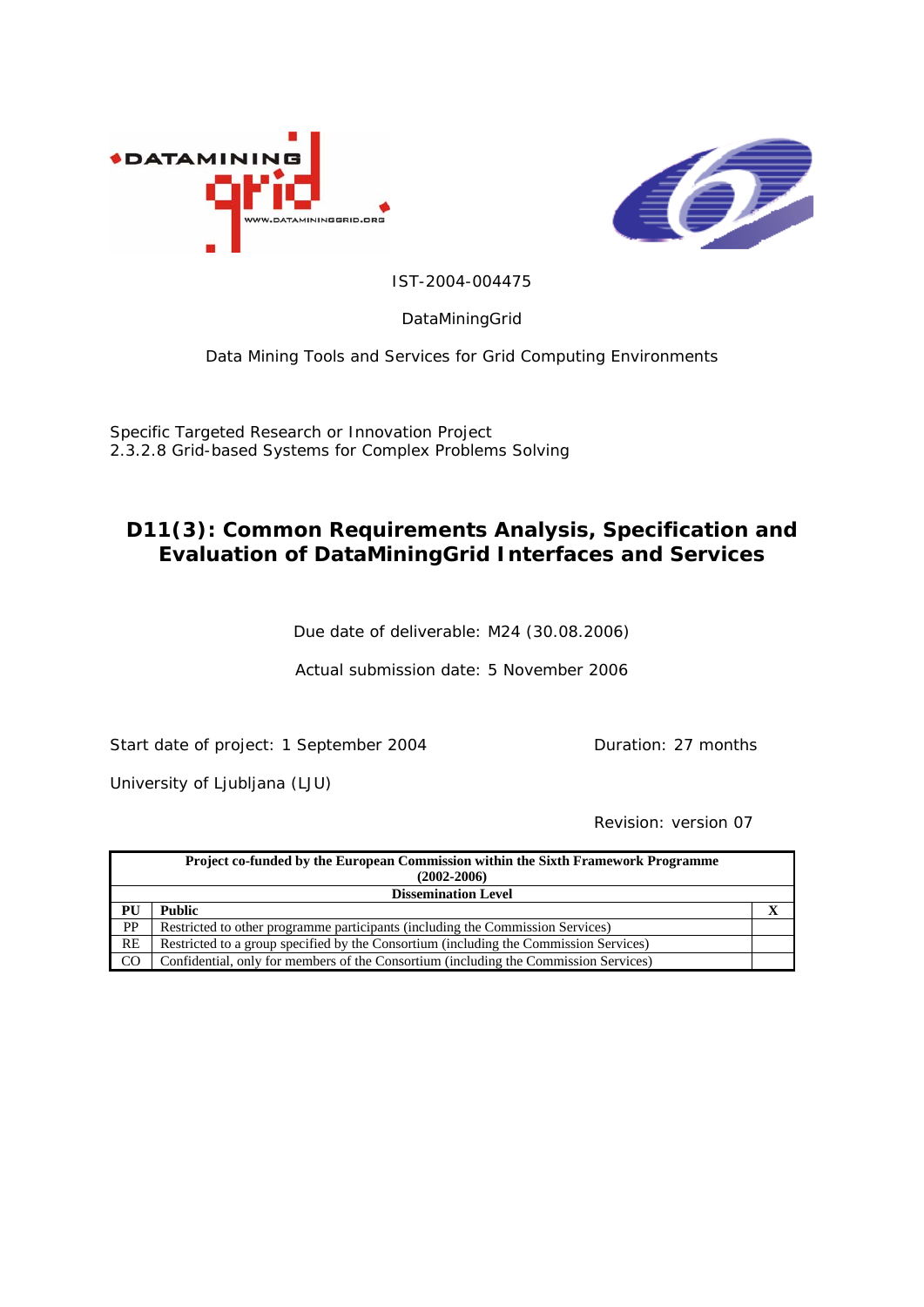# **ATAMINING** qrid

**Deliverable D11(3): Common Requirements Analysis, Specification and Evaluation of DataMiningGrid Interfaces and Services** 

**P100 B110**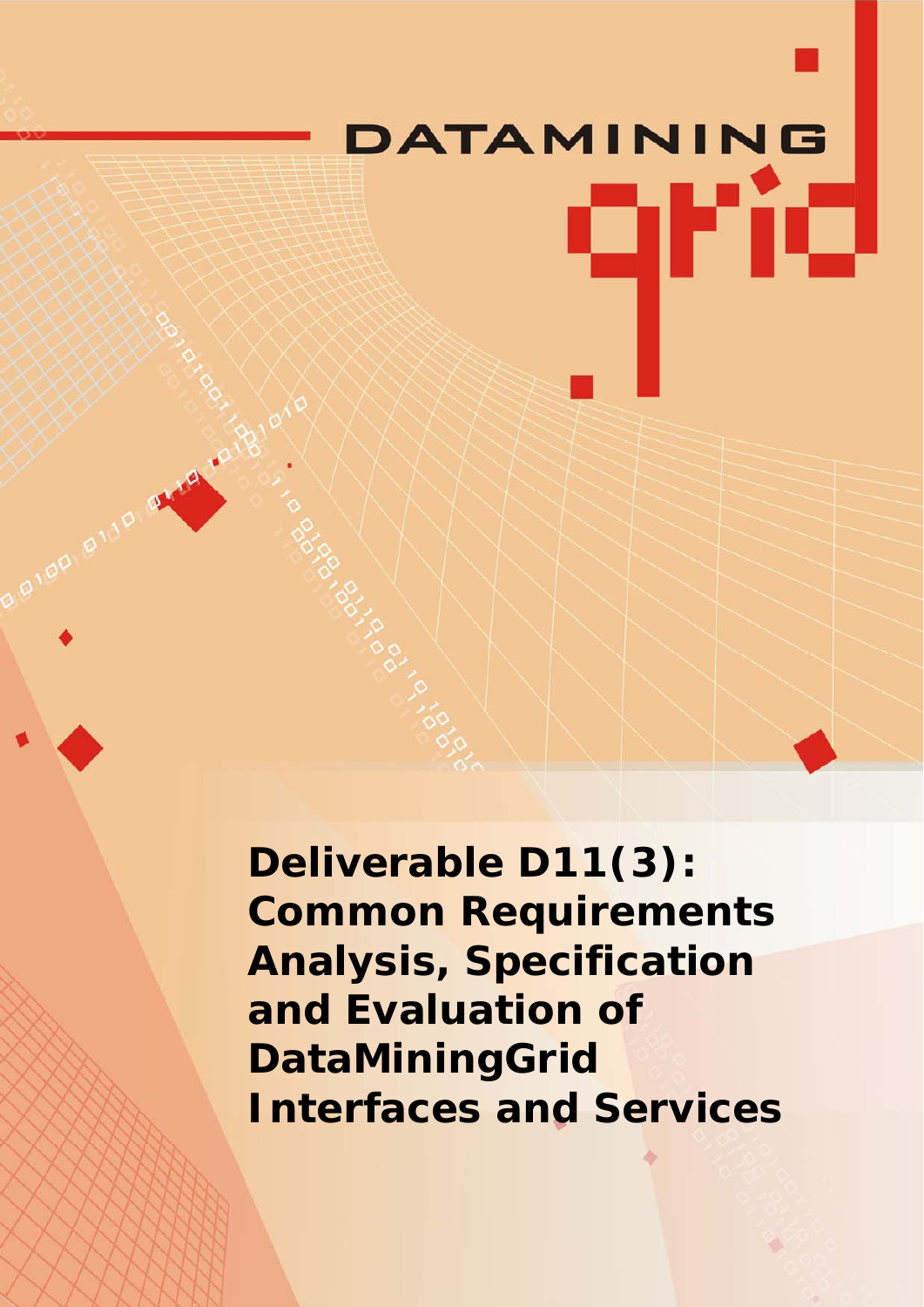

# DATA MINING TOOLS AND SERVICES FOR GRID COMPUTING ENVIRONMENTS

Deliverable D11(3): Common Requirements Analysis, Specification and Evaluation of DataMiningGrid Interfaces and Services

**Responsible author(s):** Vlado Stankovski **Co-author(s):** Jernej Trnkoczy



**Project funded by the European Community under the 'Information Society Technology' Programme Contract IST-2004-004475**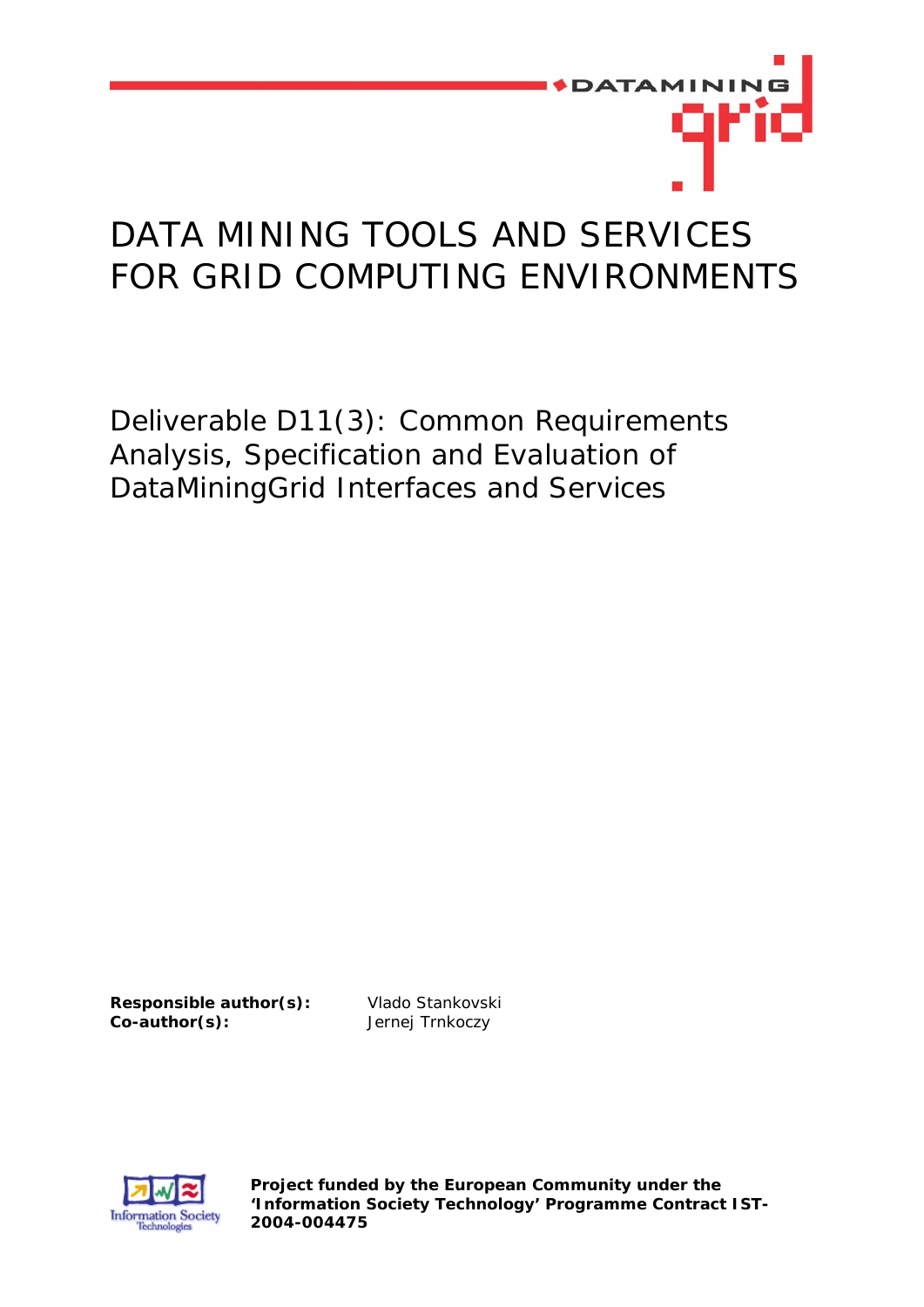

# **Revision history**

| Deliverable administration and summary |   |           |                                                         |                                                                                               |  |
|----------------------------------------|---|-----------|---------------------------------------------------------|-----------------------------------------------------------------------------------------------|--|
| Project acronym: DataMiningGrid        |   |           |                                                         | ID: IST-2004-004475                                                                           |  |
| Document identifier:                   |   |           |                                                         | DataMiningGrid-del-D11(3)CommonRequirements-s                                                 |  |
|                                        |   |           | Leading Partner: LJU in collaboration with all Partners |                                                                                               |  |
| <b>Report version: 07</b>              |   |           |                                                         |                                                                                               |  |
| Report preparation date: 05.11.2006    |   |           |                                                         |                                                                                               |  |
| <b>Classification: Public</b>          |   |           |                                                         |                                                                                               |  |
| Nature: Report                         |   |           |                                                         |                                                                                               |  |
|                                        |   |           |                                                         | Author(s) and contributors: Vlado Stankovski, Jernej Trnkoczy (LJU) in collaboration with all |  |
| Partners                               |   |           |                                                         |                                                                                               |  |
| Status:                                |   | Plan      |                                                         |                                                                                               |  |
|                                        |   | Draft     |                                                         |                                                                                               |  |
|                                        |   | Working   |                                                         |                                                                                               |  |
|                                        |   | Final     |                                                         |                                                                                               |  |
|                                        | X | Submitted |                                                         |                                                                                               |  |
|                                        |   | Approved  |                                                         |                                                                                               |  |

The DataMiningGrid © Consortium has addressed all comments received, making changes as necessary. Changes to this document are detailed in the change log table below.

| Date       | <b>Edited by</b> | <b>Status</b> | <b>Changes made</b>                           |
|------------|------------------|---------------|-----------------------------------------------|
| 01.01.2006 | Jernej Trnkoczy  | Draft         | Template for report.                          |
| 20.10.2006 | Vlado Stankovski | Working       | D11 (2) was taken as basis for this document. |
| 05.11.2006 | Werner Dubitzky  | Submitted     | Final consistency checks and minor updates.   |
|            |                  |               |                                               |

Note that other documents may supersede this document. A list of newest public DataMiningGrid deliverables can be found at the [http://www.DataMiningGrid.org/deliverables.htm.](http://www.datamininggrid.org/deliverables.htm)

# **Copyright**

This report is © DataMiningGrid Consortium 2006. Its duplication is allowed only in the integral form for anyone's personal use for the purposes of research or education. Citation should always be provided.

# **Citation**

Vlado Stankovski, Jernej Trnkoczy (2006) et al. Deliverable D11(3): Common Requirements, DataMiningGrid© Consortium, University of Ljubljana, [www.DataMiningGrid.org](http://www.datamininggrid.org/)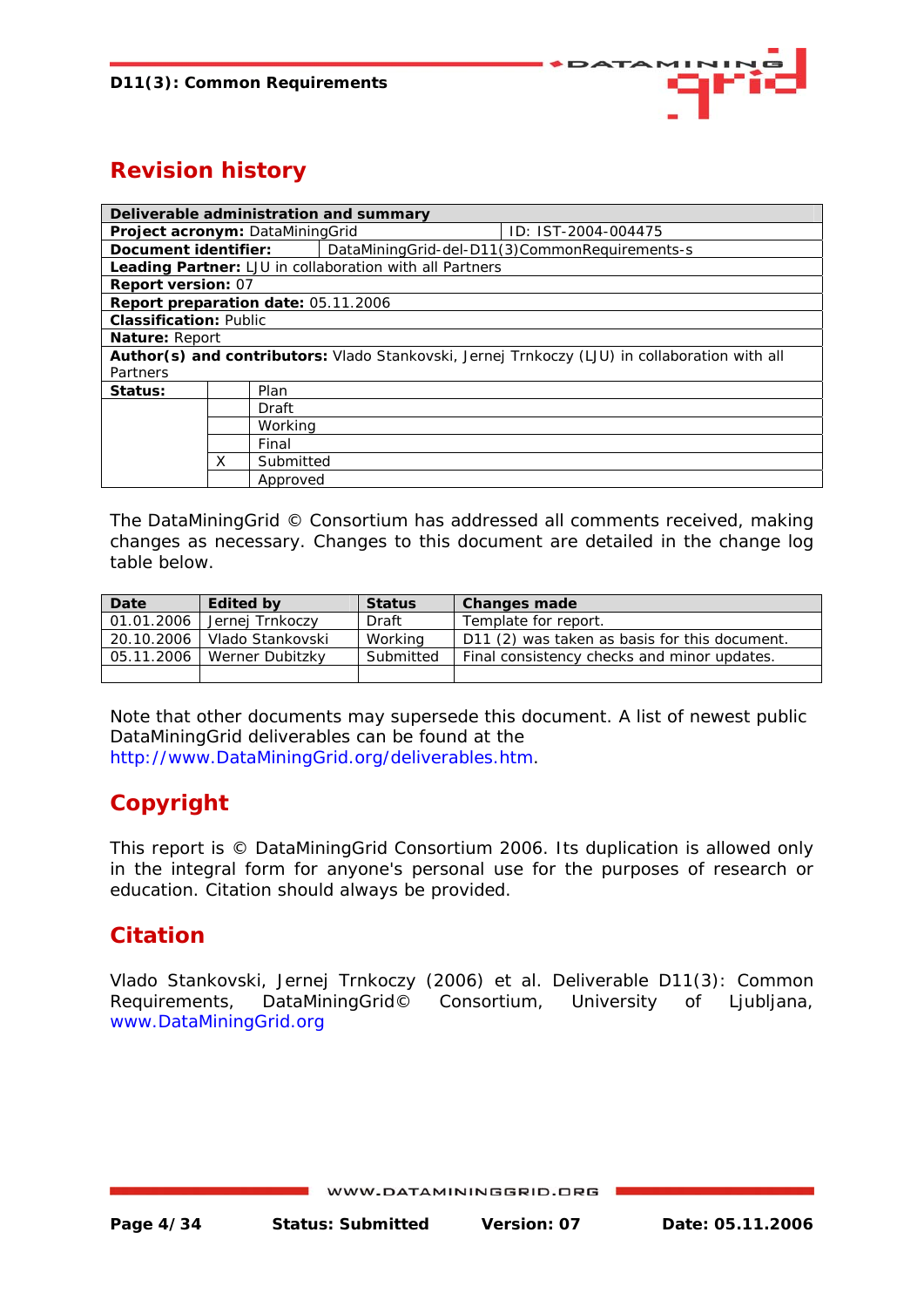

# **Acknowledgements**

The work presented in this document has been conducted in the context of the project **IST 2004 004475 DataMiningGrid.** DataMiningGrid is a 27-month project that started on September 1st, 2004 and is funded by the European Commission as well as by the industrial Partners. Their support is appreciated.

The Partners in the project are University of Ulster (UU), Fraunhofer Institute for Autonomous Intelligent Systems (FHG), DaimlerChrysler (DC), Israel Institute of Technology (TECH) and University of Ljubljana (LJU). The content of this document is the result of extensive discussions within the DataMiningGrid© Consortium as a whole. This report owes to a collaborative effort of the above organizations.

## **More information**

Public DataMiningGrid reports are available through DataMiningGrid public Web site [\(www.DataMiningGrid.org\)](http://www.datamininggrid.org/).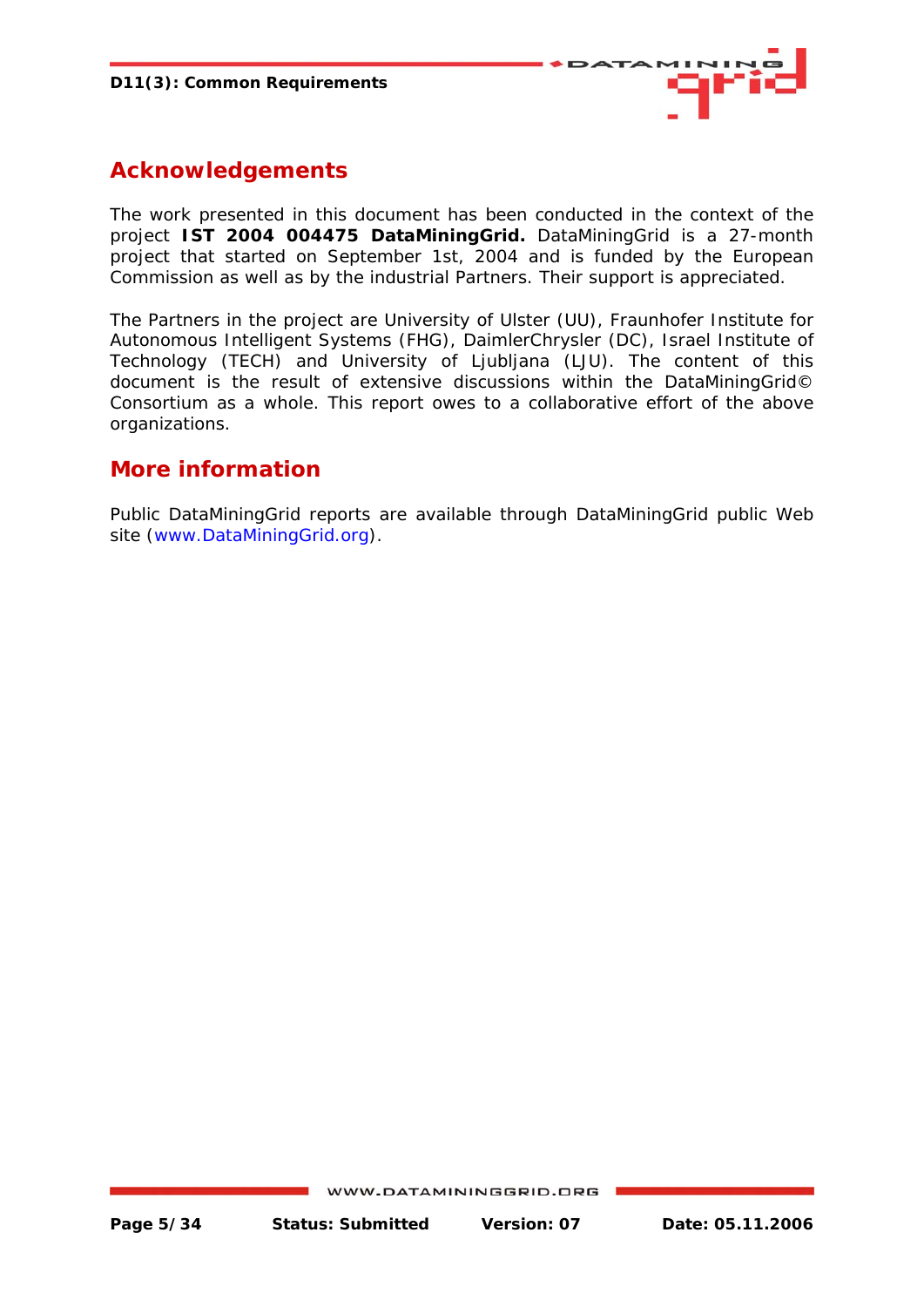

# <span id="page-5-0"></span>**Executive Summary**

This document specifies the technical requirements, the goals for the development of DataMiningGrid system and services. The Consortium successfully developed the system, and in this document we also describe the level of achievement of the requirements we specified in the beginning of the project.

The Partners identified and elaborated and evaluated the level of achievement of DataMiningGrid requirements in the following areas:

| Set of requirements                                                  | Level of achievement                               |  |  |
|----------------------------------------------------------------------|----------------------------------------------------|--|--|
| Identifying (locating) DataMiningGrid resources by using<br>metadata | the<br>Partial<br>(by<br>using<br>Provenance unit) |  |  |
| Accessing and selecting subsets of data                              | Complete                                           |  |  |
| Data transfer                                                        | Complete                                           |  |  |
| Data (pre-) processing                                               | Complete                                           |  |  |
| Data mining tasks                                                    | Complete                                           |  |  |
| Text mining and ontology learning                                    | Complete                                           |  |  |
| Workflow editing and submission                                      | Complete                                           |  |  |
| Data privacy, security and governance                                | Complete                                           |  |  |
| Integration of domain knowledge                                      | Complete                                           |  |  |
| Grid infrastructure and middleware functionality                     | Complete                                           |  |  |
| Usability, response times and user-friendliness                      | Complete                                           |  |  |

All individual tasks relating to requirements analysis and specification have contributed to this joint deliverable; therefore, D11(3) is the product of the following tasks:

- Task T12: Common requirements specification;
- Task T21: Requirements analysis for data access, transfer, and manipulation; and
- Tasks T61-T64, that is, demonstration tasks contributed by all Partners.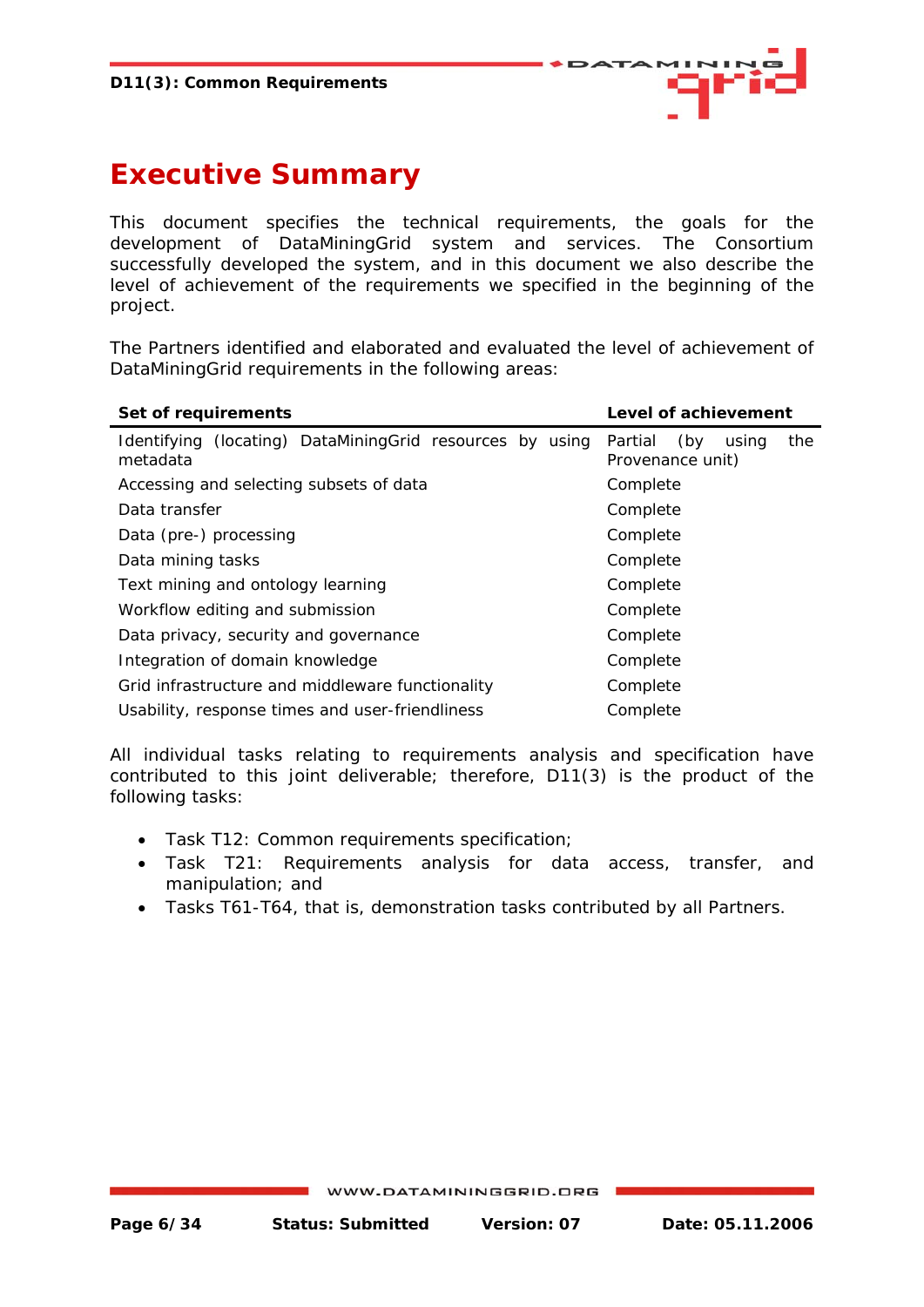

# <span id="page-6-0"></span>**Table of Contents**

| $\mathbf{1}$ |                                                                      |  |  |  |  |
|--------------|----------------------------------------------------------------------|--|--|--|--|
| 1.1          |                                                                      |  |  |  |  |
| 1.2          |                                                                      |  |  |  |  |
| 1.3          |                                                                      |  |  |  |  |
| 2            |                                                                      |  |  |  |  |
| 2.1          | Identifying (locating) DataMiningGrid resources by using metadata 11 |  |  |  |  |
| 2.2          | Requirements concerning data privacy, security and governance  13    |  |  |  |  |
| 2.3          |                                                                      |  |  |  |  |
| 2.4          |                                                                      |  |  |  |  |
| 2.5          |                                                                      |  |  |  |  |
| 2.6          | Annotation of Data mining models with provenance information  21     |  |  |  |  |
| 2.7          |                                                                      |  |  |  |  |
| 2.8          |                                                                      |  |  |  |  |
| 2.9          |                                                                      |  |  |  |  |
| 2.10         | Requirements for integrating domain knowledge  24                    |  |  |  |  |
| 2.11         | Grid infrastructure and middleware requirements  25                  |  |  |  |  |
| 2.12         | Usability, response times and user-friendliness 27                   |  |  |  |  |
| 3            | Objectives - Research Goals Beyond the Scope of the Project  28      |  |  |  |  |
| 4            |                                                                      |  |  |  |  |
| 5            |                                                                      |  |  |  |  |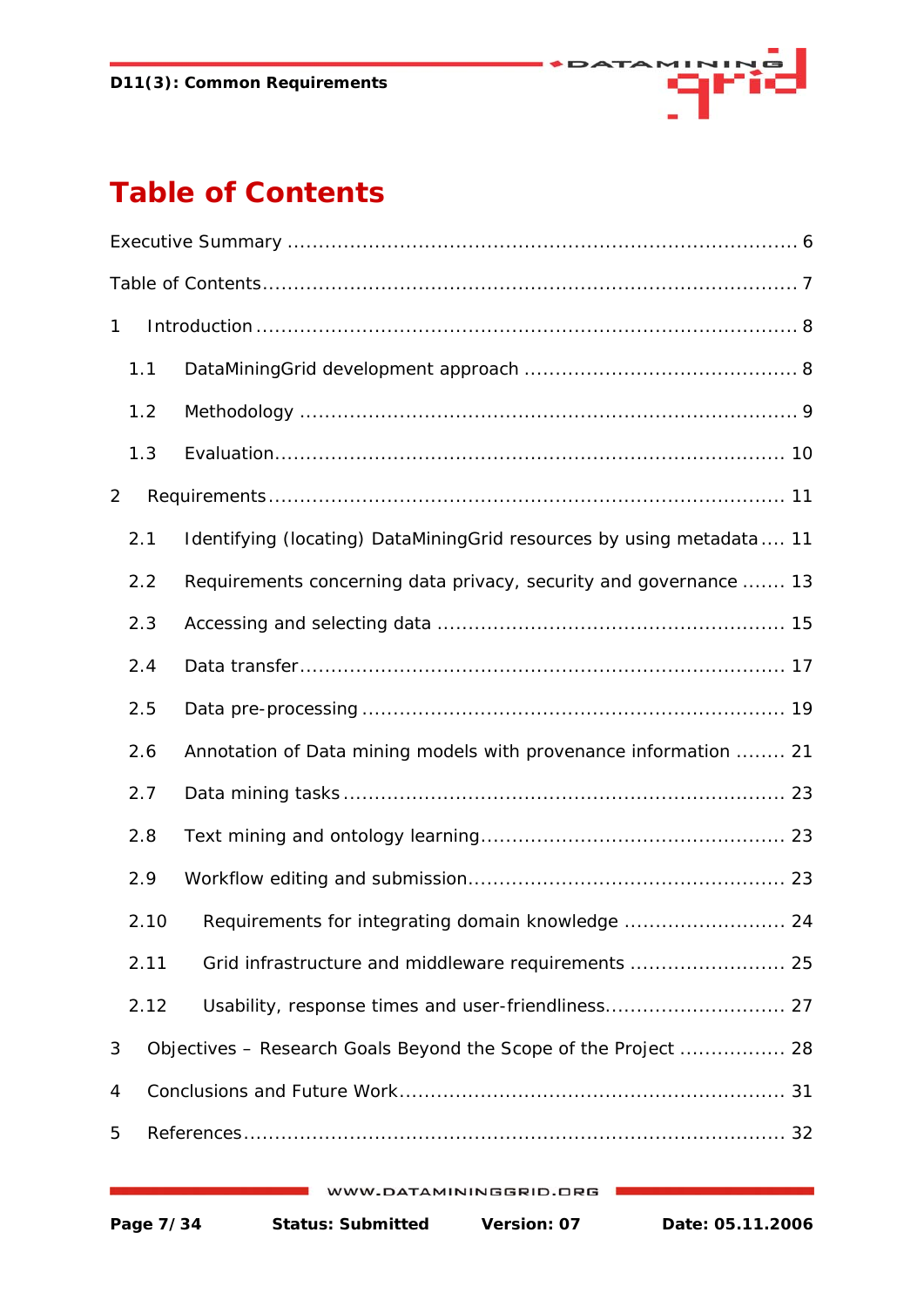

# <span id="page-7-0"></span>**1 Introduction**

The need for data mining in grid computing environments was first illustrated by describing several representative use cases (in Deliverables D61(1) and D62). Some of these use cases are based on efforts currently underway in industry and academia, others demonstrate long-term developments in business and industry. In Deliverables D11(1) and D11(2) we presented the requirements, i.e. a set of features that should be present in the DataMiningGrid system and we provided a motivation for those features.

The detailed design of the DataMiningGrid system was made on the basis of the following considerations:

- The requirements that are contained in the Deliverable D11(2):
- End-user demonstrator scenarios as in Deliverables D61(1) and D62;
- Review comments on Deliverable D11(2) from public (end users) feedback, invited experts and working group members;
- Specifications of (or proposals for) grid data mining tools and services that meet many of these requirements; and
- DataMiningGrid requirements recognized by other projects from the concertation framework of the same strategic objective 'Grids for Complex Problem Solving', such as the SIMDAT, InteliGrid and others.

# **1.1 DataMiningGrid development approach**

The underlying philosophy (approach) of the DataMiningGrid project is depicted in [Figure 1](#page-8-1). The Consortium decided to use the 'three-legged stool' methodology for project development process. This methodology basically consists of three main concepts:

- Use-case-driven process all the stages in the process are driven by use cases;
- Architecture-centric architecture has to be outlined at a very early stage of the project and it evolves over time; and
- Iterative process of improvements of the various models (use case model, requirements model, analysis model, and design model). In the DataMiningGrid project we improve these models at least in three iterations.

The requirements were chosen based on the aspects of the use cases that the Consortium considered most important. As such, one should not assume that that the DataMiningGrid components directly support every aspect of each use case.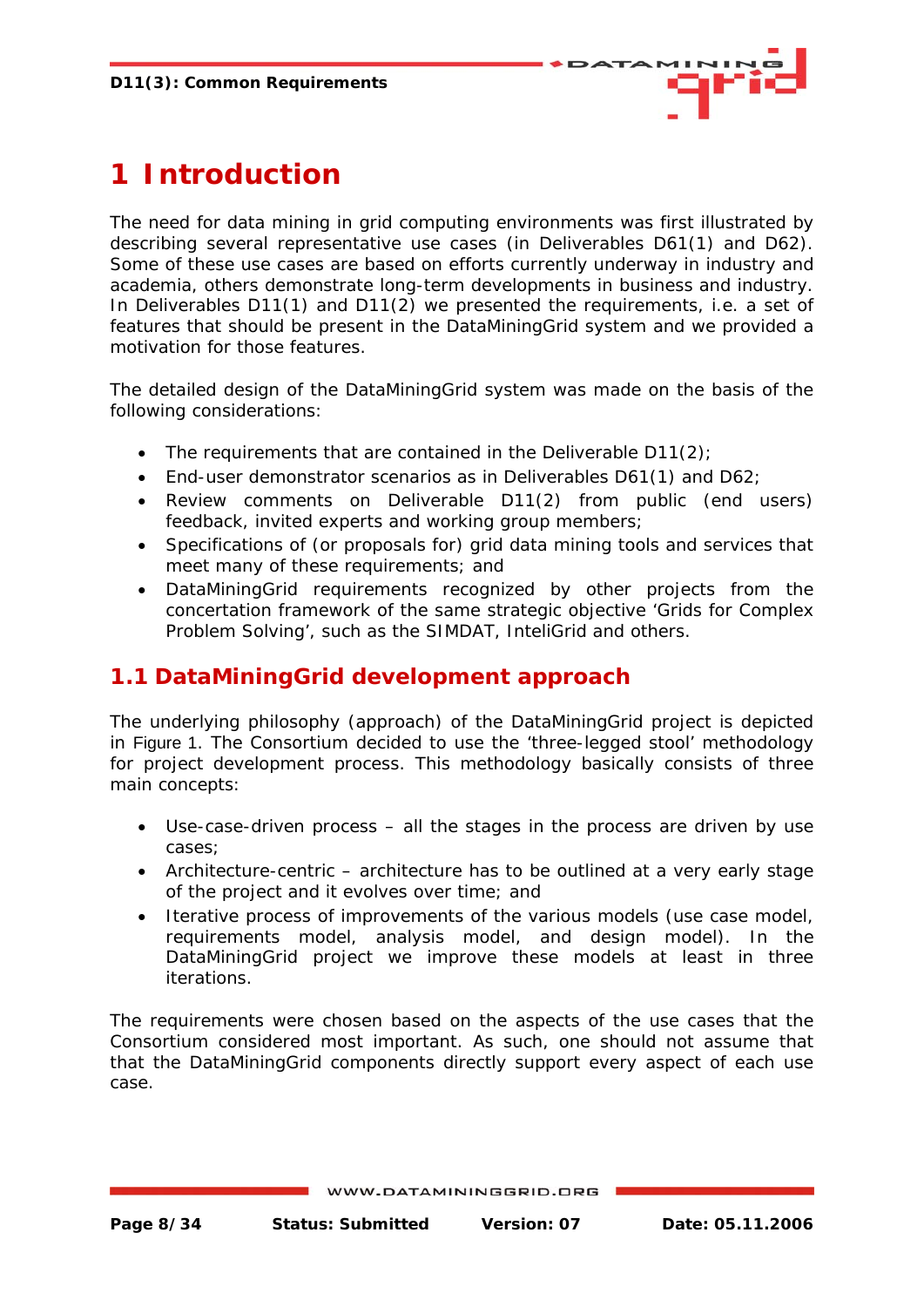<span id="page-8-0"></span>

#### <span id="page-8-1"></span>**Figure 1: DataMiningGrid application areas and system components.**

The use cases were extensively described in Deliverables D61(1) and D62. The final technology demonstrators including speed-up and scale-up measures of selected demonstrators are described in the final Deliverable D61(2).

## **1.2 Methodology**

We developed our DataMiningGrid system by following standard software development process. The first step in this process is requirements management, which is a systematic approach to finding, documenting, and managing requirements. The goal of the requirements management is to describe what the system should do and allows the developers and the customer to agree on that description. This stage is extremely important since bad requirements management is one of the main factors contributing to the fact that many projects end up missing user needs, are late or over budget.

In requirements management stage we elicited, organized, and documented the required functionality and constraints; track and document tradeoffs and decisions. In this stage actors were identified, representing the users, and any other systems that may interact with the system being developed. Use cases were identified, representing the behavior of the system. Each use case (and the respective demonstrators) is described in detail in Deliverable D61(1) (and D61(2)). The notions of use case and scenarios proscribed in the process is an excellent way to capture functional requirements and to ensure that these drive the design, implementation and testing of software, making it more likely that the final DataMiningGrid interfaces, services and tools fulfill the end user needs. Managing use cases along with all other requirements is key to understanding the state of the project and better enables us to deliver the right technology.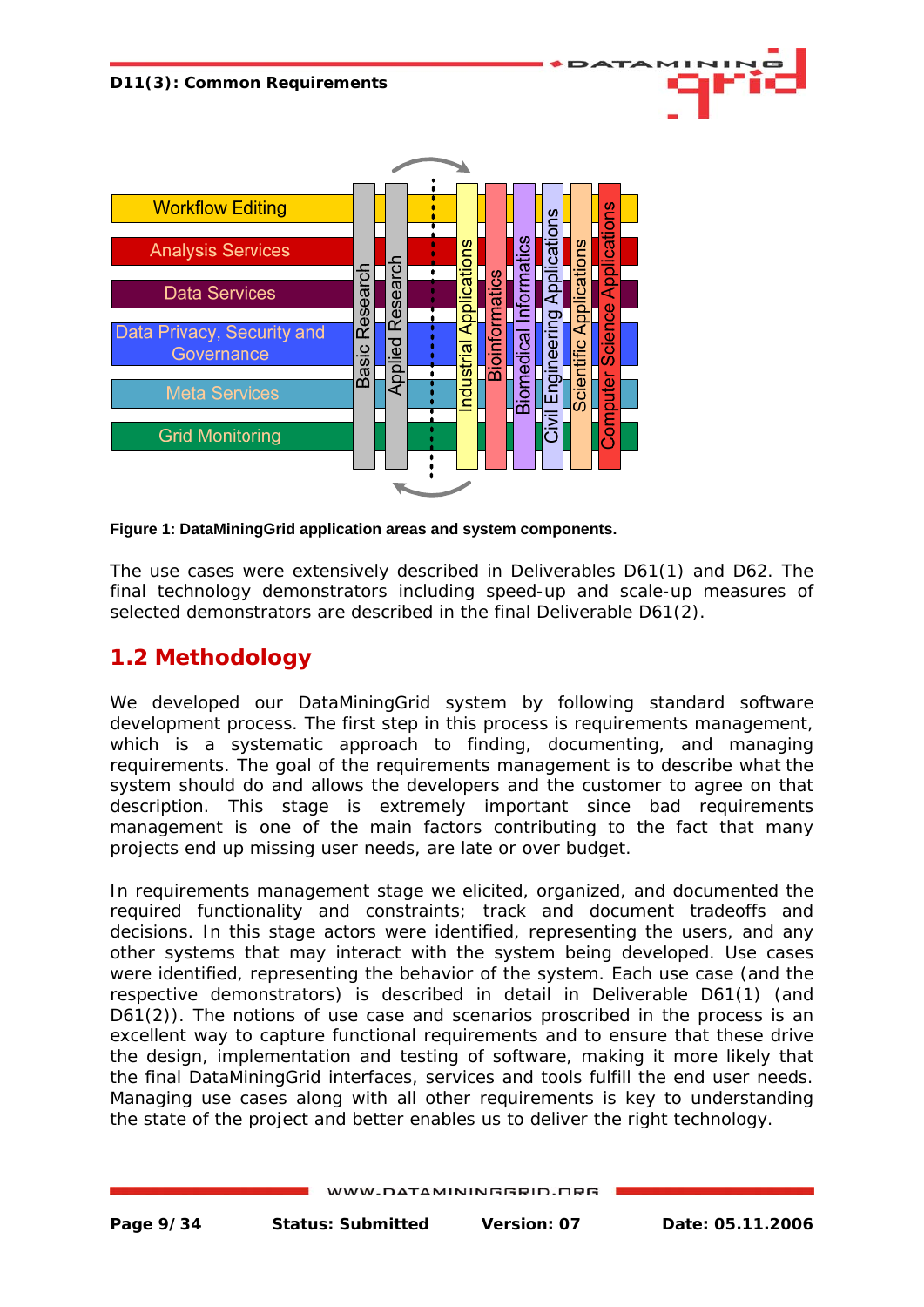

<span id="page-9-0"></span>The use-case description shows how the system interacts step by step with the actors and what the system does (this is part of Deliverable D61(1)). By providing a user's view of what the system should do, use cases provide functional requirements, which are subject to the Deliverable D11(2). Special requirements section of a use case, stores all non-functional requirements specifically related to a particular use case. Non-functional requirements about the DataMiningGrid framework as a whole are stored separately as supplementary requirements specification.

# **1.3 Evaluation**

In the end of the project, once we had developed the DataMiningGrid system and services and run seven demonstrator applications in the DataMiningGrid test bed, it was relatively easy to evaluate the developed system and to see to which extent did we satisfy the functional and non-functional requirements.

Following the definition of each requirement we provide an evaluation statement 'Level of achievement'.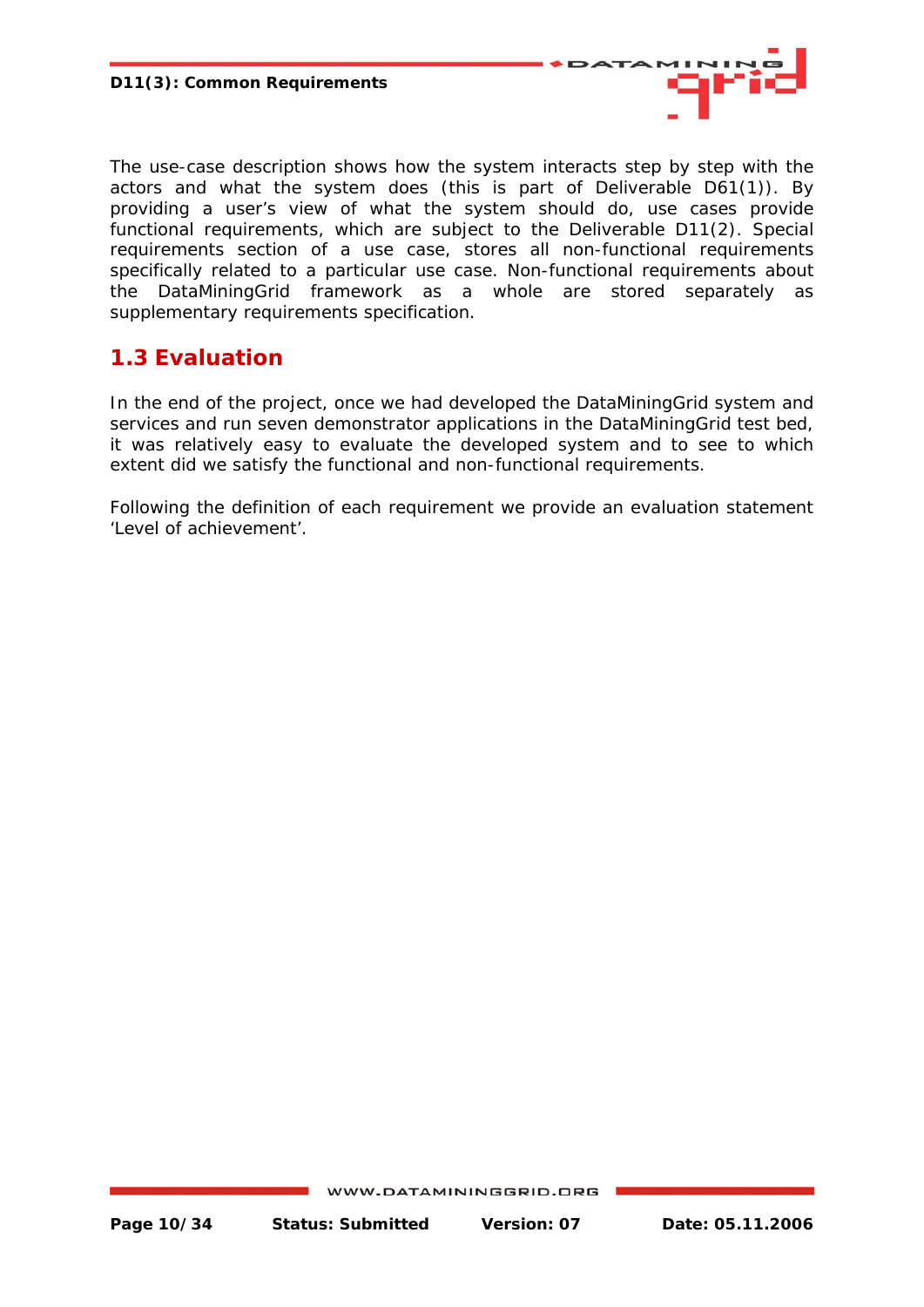

# <span id="page-10-0"></span>**2 Requirements**

The use cases motivate a number of technical requirements for the development of DataMiningGrid tools and services. The DataMiningGrid Consortium currently feels that the **technical requirements** described below are **essential** to the DataMiningGrid© technology. Each requirement includes a short description and is motivated by one or more use case(s) from the previous section.

**Functional requirements** lists the set of operations that the DataMiningGrid services and tools must be able to perform in order for the services and tools to be considered functional. **Non-functional requirements** are additional criteria that generally focus on the system properties, such as environmental and implementation constraints, performance, platform dependencies, maintainability, extensibility, reliability etc. of the services and tools. Nonfunctional requirements are further divided into *special* (non-functional) requirements and *supplementary* (non-functional) requirements. The special requirements are related to the specific use cases and need to be handled in subsequent system models, such as the analysis, design and implementation models. The supplementary requirements are generic requirements and cannot be connected to a particular use case or a particular real world problem. They should instead be managed separately in a list of supplementary requirements.

The main classes of functionality required by users were identified as:

- Identifying (locating) DataMiningGrid resources by using metadata;
- Accessing and selecting subsets of data;
- Data transfer,
- Data (pre-) processing;
- Data mining tasks;
- Text mining and ontology learning;
- Workflow editing and submission;
- Data privacy, security and governance;
- Integration of domain knowledge;
- Grid infrastructure and middleware functionality; and
- Usability, response times and user-friendliness.

# **2.1 Identifying (locating) DataMiningGrid resources by using metadata**

#### **Functional requirement 1: Provide mechanism for accessing metadata**

*Rationale*: For the client to make decisions about how to handle the data provided by the data service, it is necessary for the client to access the metadata associated with the data. There are different forms of metadata. Application metadata describes properties of primary data that help the user to interpret it.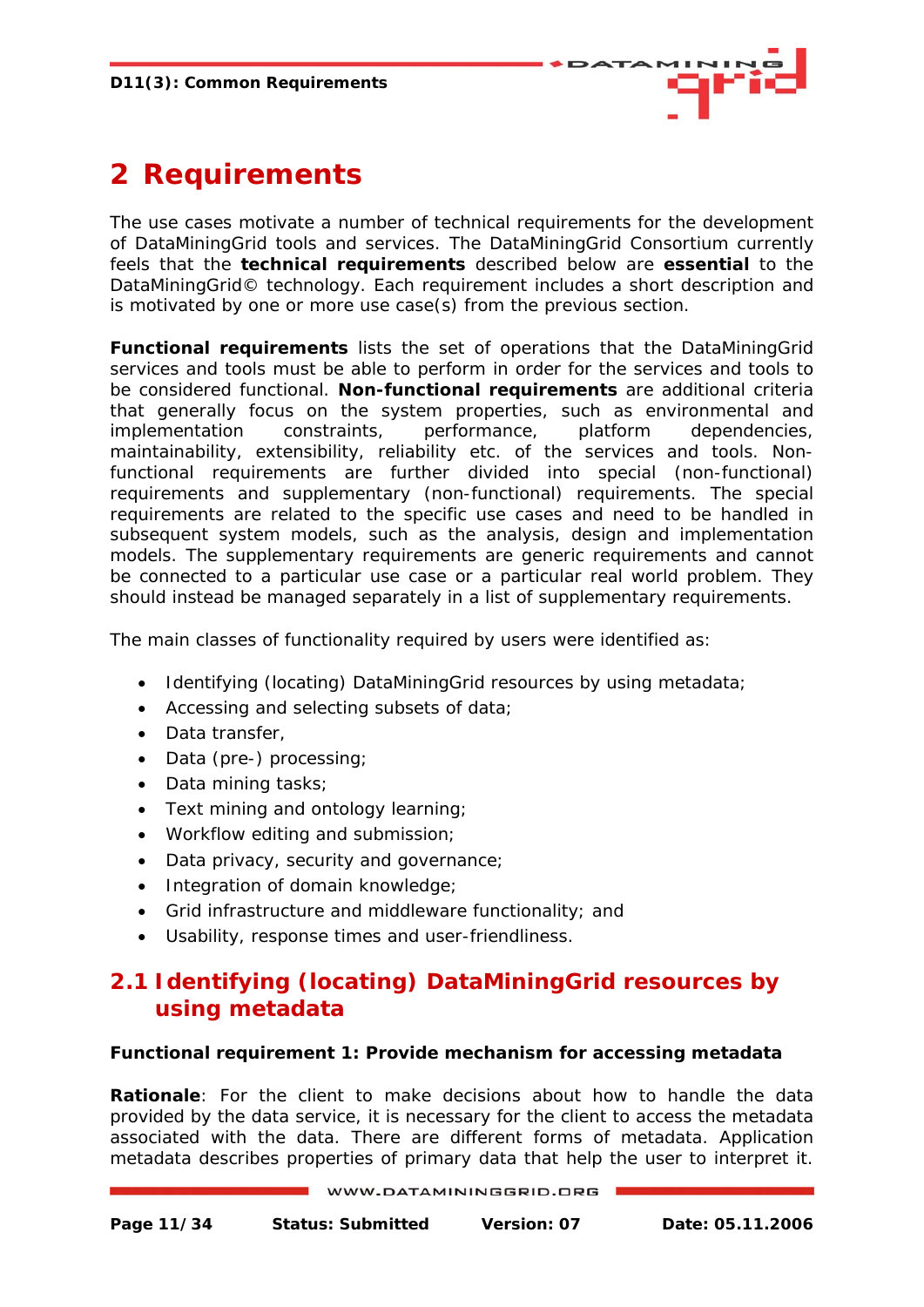

Technical metadata describes how the primary data is stored in physical resources. So in a biological example, the application metadata might describe biological variables like proteins, genes, metabolic networks, and so on, while the technical metadata would describe the hardware and software used to store this e.g. a Postgres relational database version 7.3 on a 2.2 GHz PC running windows XP.

*Initial Assessment:* Application metadata would be most useful if provided the early stages of workflow design. This would suggest that application metadata should be part of the information supplied by the data service registry.

Technical metadata would mainly be used internally by the data services to construct data access and mediation workflows.

*Motivation*: Text mining use cases especially the DC use case for Subtask T61.3: Finding related and similar documents in the intranet. Document repositories on the intranet contain metadata describing the kind, format, up-todatedness and accessibility of their data.

*Level of achievement*: This was partially achieved by using the MDS4 service in connection to the Information Integrator unit. From end users perspective, the Provenance unit was developed, which addresses the 'meta-data' needs of all demonstrator applications.

#### **Functional requirement 2: Provide mechanism for locating data services**

*Rationale:* Data services are distributed all around the world. Locating all the required data services using ad-hoc search techniques is unlikely to be successful. By providing an automatic mechanism for locating data services, appropriate data services will be found quickly and easily.

*Initial Assessment:* This requires a data discovery service. Data discovery services identify data items by matching specified characteristics, attributes, or metadata such as:

- A description, summary, or overview of the data source,
- Data provenance: how and where the data was generated i.e. what scientific instruments were used to collect the data; or what processing has been applied to the data; who is the creator, the owner, or the last modifier of the data,
- Physical metadata such as the data size, access control policies, transfer rates, error handling, number of disks, and the number of heads,
- It is also important to identify those data sources that are also available as computational resources so that data can be analyzed at its source.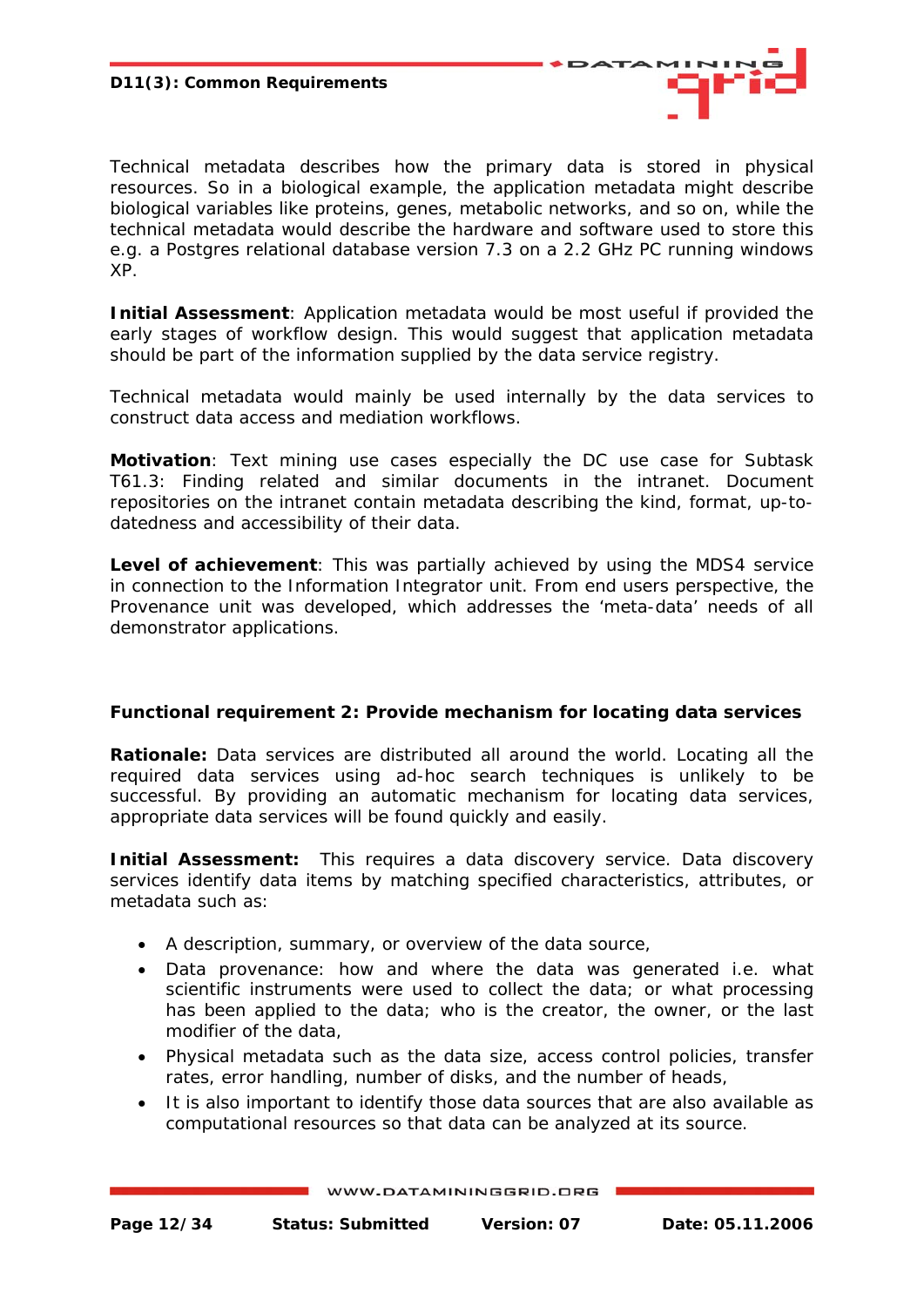

<span id="page-12-0"></span>*Motivation*: text mining use cases especially the DC use case for Subtask T61.3: Finding related and similar documents in the intranet. Identification and location of document servers/repositories on the intranet which can or have to be searched.

*Level of achievement*: This was fully achieved by developing and using the Data Resources group of units. See Deliverable D32(2) for more details.

# **2.2 Requirements concerning data privacy, security and governance**

#### **Functional requirement 3: Authenticate request and provide appropriate feedback.**

*Rationale*: The security of access to data and other resources may be critical for some applications. It will be necessary to authenticate requests and provide appropriate feedback. Not all services are public. For those that are not it is necessary to confirm client identity and to check client access rights. The actions that the client takes next will depend on knowing if the authentication was successful or not, so the client requires appropriate feedback.

**Initial Assessment**: Authentication can be provided via a simple username/password combination or more elaborate techniques can be employed. On the other hand, for public access sites, authentication may not be needed at all.

Many individual datasets may be protected with different authentication techniques. Any service that provides access to these datasets may not only have to deal with the heterogeneous nature of data itself but also with heterogeneous authentication and access procedures.

There may also be restrictions on who can have access to which datasets or datasets may need to be anonymised (substituting untraceable codes in place of personal details) in order to ensure that personal information is not revealed.

#### *Motivation:*

- These use cases are the text mining from DC and FHG, general data access cases from UU, and system diagnostics from TECH,
- DC text mining use cases: Data and document repositories are distributed over different business units and departments. This implies different access policies on the distributed data. Therefore authentication must not only take place for the provided grid services in general, but the grid service itself must do authentication on a per server/repository basis.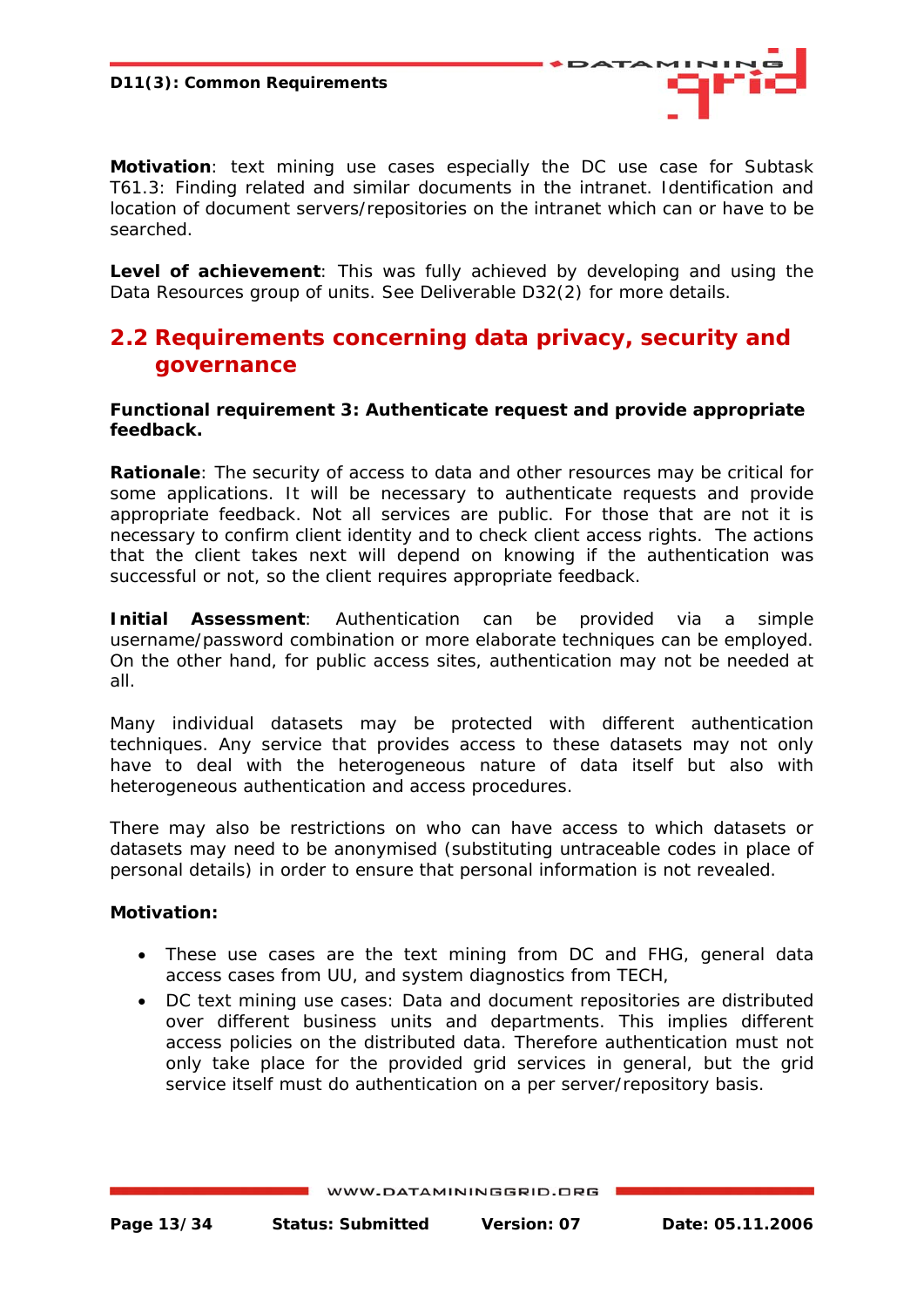*Level of achievement*: This was fully achieved by using existing GT4 primitives and implementing them in the end users interface, e.g. the CredentialsGenerator Unit (see Deliverable D32(2) for more details).

#### **Nonfunctional requirement 1 (supplementary): Useable from firewallprotected environments.**

**Rationale:** To protect systems from unauthorized access, many networks make use of a firewall. This restricts external access to particular ports. Ideally the data services and tools will not be affected by the restrictions set by a typical firewall.

*Initial Assessment:* Most firewalls will allow the HTTP protocol on port 8080 This is sufficient to allow Web access but not allow unauthorized access beyond the confines of public directories. Thus any protocol that makes use of port 8080 is likely to be accepted by most firewalls.

#### *Motivation:*

- DC text mining use cases: Data and document repositories at DC are distributed over different business units and company departments. The DC intranet is not only protected against the internet by a firewall, but different units within the company intranet are also protected against each others by firewalls,
- Data mining distributed medical databases use case,
- Ecological use case.

*Level of achievement*: This was fully achieved by providing a mechanism to identify known IPs and include them in the firewall list of the grid servers. This mechanism is documented in Deliverable D63 (the part which relates to grid administrators).

#### **Nonfunctional requirement 2 (supplementary): Use secure, encrypted channels.**

**Rationale:** It may be necessary to pass sensitive information across the Internet. In such circumstances the information should be encrypted to ensure that sensitive information remains secure.

**Initial Assessment:** The inclusion of secure socket layer (SSL) software will encrypt data traffic to and from the server.

#### *Motivation*: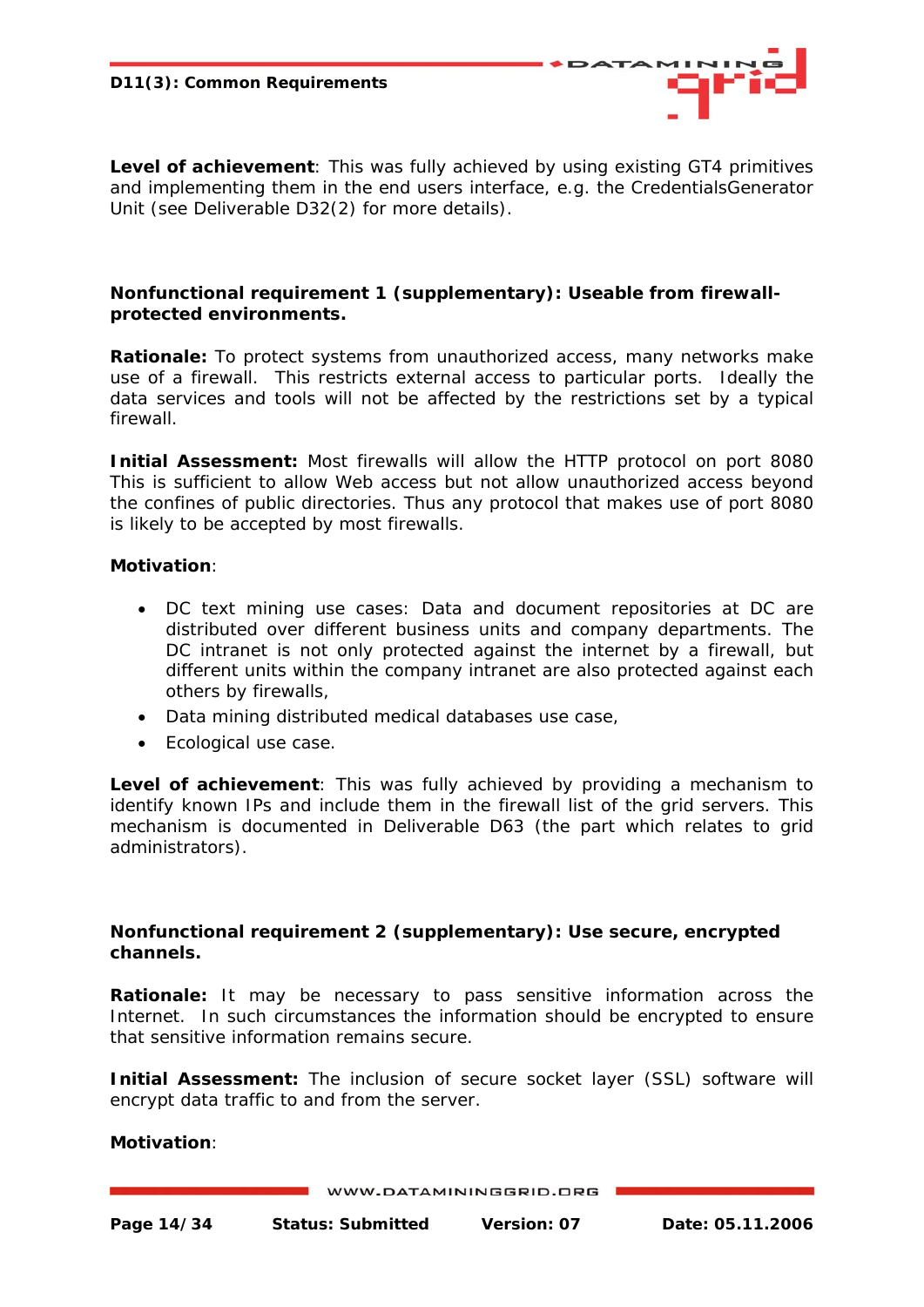

- <span id="page-14-0"></span>• Text mining use cases from DC,
- Data mining distributed medical databases use case.

*Level of achievement*: This was fully achieved by using existing GT4 primitives and implementing them in the end users interface, e.g. the CredentialsGenerator Unit (see Deliverable D32(2) for more details), and the use of WS-Security and WS-SecureConversation, standards implemented by GT4.

# **2.3 Accessing and selecting data**

#### **Functional requirement 4: Initiate data service in response to successful request**

*Rationale*: Assuming that a data service will be connection-oriented a session is required that will maintain the current state of the data service.

*Initial Assessment*: Data services can also be connectionless, like Web servers. In this case only one instance of the data service is needed, but each request must be self-contained and include authentication details where necessary. This means that a single request has the potential to be very complicated. On the other hand, a connection-oriented data service will maintain a current state, like FTP. Each individual request is simpler because its context does not have to be restated every time it is passed to the data service.

*Motivation*: All use cases.

*Level of achievement*: This was fully achieved by developing and using DataMiningGrid units from the group of Data Resources (see Deliverable D32(2) for more details).

#### **Functional requirement 5: Data service provides access and mediation services to one or more datasets**

*Rationale*: A data service may provide access to one or more datasets. The client application requires a consistent approach to access and handle the data provided by the data service. A mediation service will provide an integrated view of distributed data to the client application.

*Initial Assessment*: Data sources need to have structure in order for them to be recognized or understood. This structure should be described by metadata. Data sources are usually file orientated or database orientated. Sources of datasets include: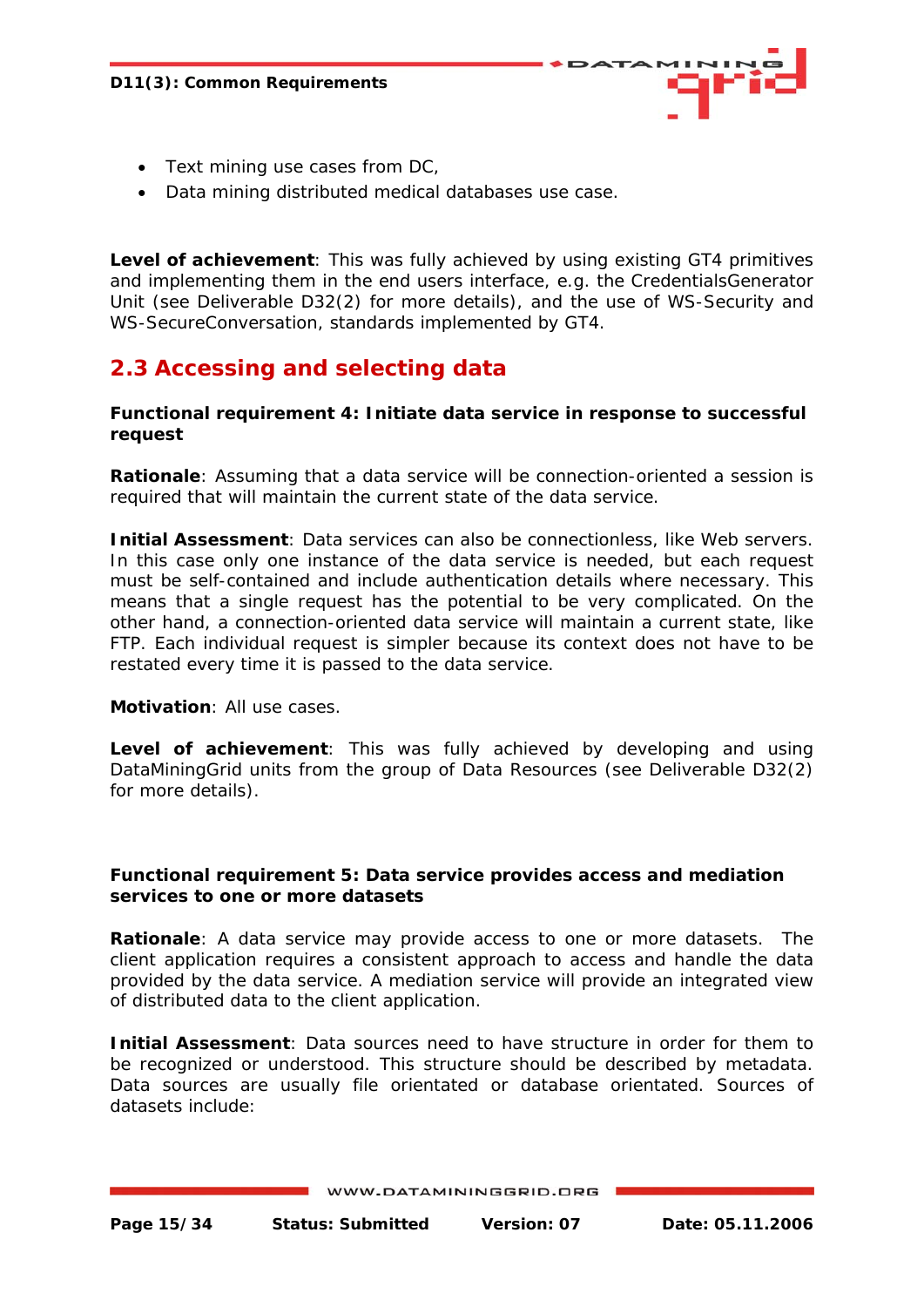- File systems e.g. NFS or AFS as a flat file or collection of flat files such as ASCII text files that have been formatted according to some clear convention or documents from which data can be extracted and then presented in a structured manner,
- Structured or semi-structured XML data,
- Database management systems: particularly relational (e.g. ORACLE or MySQL),
- Abstract or virtual data that has been derived from a subset of one or more data sets,
- Directories of grid services i.e. data that is used to describe available resources, to support the operation of the grid, and to describe its state and configuration.

*Motivation*: Most, if not all, use cases will require access to data for data mining.

*Level of achievement*: This was fully achieved by developing and using DataMiningGrid units from the group of Data Resources (see Deliverable D32(2) for more details).

#### **Functional requirement 6: Data service processes basic queries from client**

**Rationale:** The data service must accept queries that allow the client to select data and perform other basic operations.

*Initial Assessment:* Users want to access both data and metadata from the located source(s) and select a data subset for processing or mining. For the client to make decisions about how to handle the data provided by the data service, it is necessary for the client to access the metadata associated with the data. The way in which data is structured will affect the manner in which it can be accessed:

- Data access can involve both reading data from, and writing data to, a data source. These operations will be implemented in different ways for different resources,
- Data access may be needed to update data sources, and to ensure the consistency of all data replicas,
- Data sources have different access mechanisms:
	- o File system based commands like open, close, read, write. Data subsets can be selected using file processing scripts,
	- o Relational query mechanisms like SQL, XQUERY, XPATH,
	- o Mechanisms for hierarchical storage systems.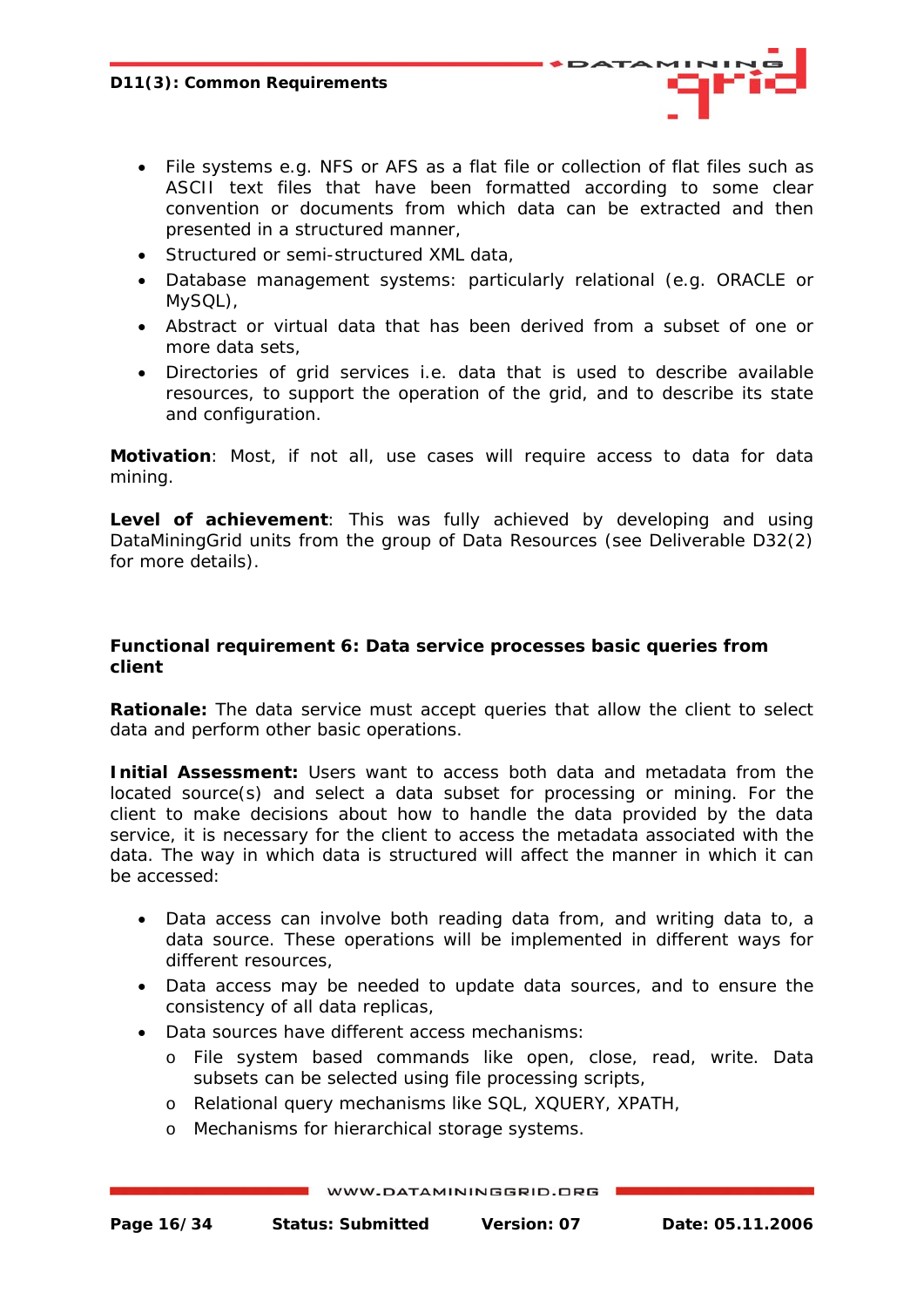<span id="page-16-0"></span>Diverse sources will result in a diversity of access mechanisms. To enable robust generic access mechanisms we will want:

- Uniform methods to access a data source e.g. use GridFTP, although it is also good for multiple mechanisms to exist,
- To be able to transform data amongst the different data types that are stored in the different data sets,
- To be able to mediate between different data models and database schemas,
- Federated or virtual databases may be required in order to integrate various data sources into a transparent global schema. Individual data sources may still need to be available for direct access,
- Specific views of a data source may need to be provided.

It is often desirable to be able to select a subset of the data accessed from a data source before it is transferred or stored elsewhere. Data selection may be an interactive operation and require sophisticated tools to guide the user:

- At the simplest level a data subset can be selected using relational database query mechanisms,
- At the most complex level there are many different ways of filtering, combining, or processing data, and these methods can require sophisticated code to be executed.

*Motivation*: All use cases.

*Level of achievement*: This was fully achieved for the needed demonstrators (e.g. the medical demonstrator) by developing and using DataMiningGrid units from the group of Data Resources (see Deliverable D32(2) for more details).

## **2.4 Data transfer**

#### **Functional requirement 7: Data service must be able to transfer datasets from one server to another**

**Rationale:** By its very nature, grids are geographically distributed. Therefore, in order to access the resources available at different locations, it must be possible to move datasets from one geographical location to another.

*Initial Assessment:* Moving data requires no knowledge of the data structures. The basic unit of data transfer and access is:

- Primitives: floats, integers, characters and arrays, images or objects,
- Files: these are uninterrupted sequences of bytes.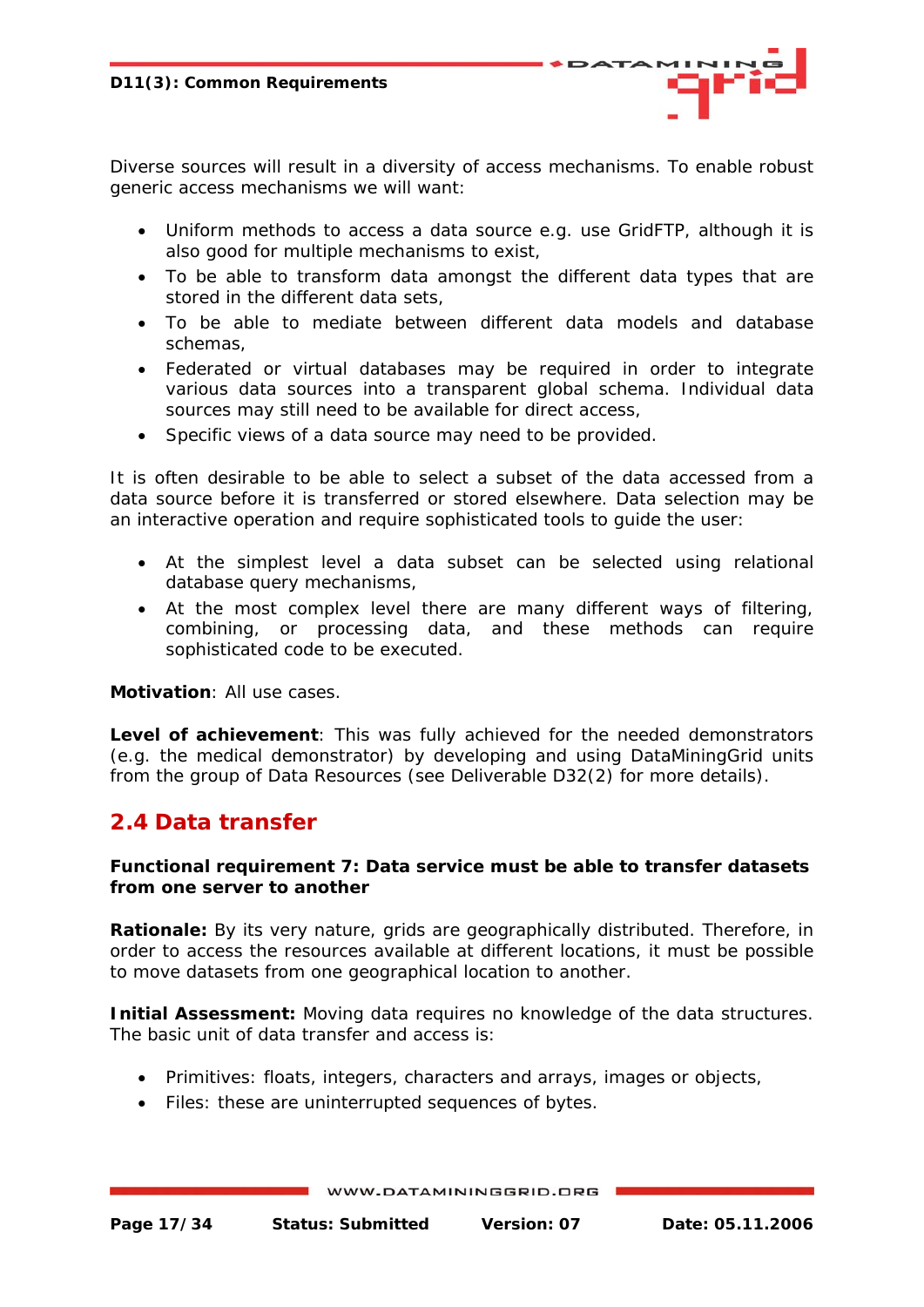GridFTP is the fundamental data access and transport mechanism and it provides a uniform interface to different file storage systems. When moving data it is necessary to consider:

- Maximizing file sharing, minimize replication and to monitor shared file space i.e. perform garbage collection,
- Dealing with failure and restarting transfers,
- Synchronizing updates to all replicas,
- Allowing different types of file transfer:
	- o The simultaneous transfer of multiple files with each job individually monitored and managed,
	- o Reliable data transfer i.e. GridFTP with some enhanced features.

#### *Motivation:* All use cases.

*Level of achievement*: This was fully achieved by developing and using DataMiningGrid units from the group of Data Resources (see Deliverable D32(2) for more details) as well as using the existing services such as GridFTP. In order to transfer directories with data, the Consortium developed adapters than zip the whole directory structure and unzip everything at the destination.

#### **Functional requirement 8: Data service must be able to transfer at least 20 000 files in a row without user interaction**

**Rationale:** In the area of text mining raw data is typically stored in flat files. The number of files containing training data, test data or new data for classification may range from only one to tens of thousands (e.g. data from news agencies). These files usually reside inside a few, if not a single, directory in a file system. As it is unfeasible for users to specify each individual file, data services must be capable of transferring the whole contents of these user specified directories without any additional user interaction.

**Initial Assessment:** GridFTP is the fundamental data access and transport mechanism and it provides a uniform interface to different file storage systems.

*Motivation:* Text mining use cases.

*Level of achievement*: This was fully achieved by developing and using DataMiningGrid units from the group of Data Resources (see Deliverable D32(2) for more details) as well as using the existing services such as GridFTP. In order to transfer directories with data, the Consortium developed adapters than zip the whole directory structure and unzip everything at the destination.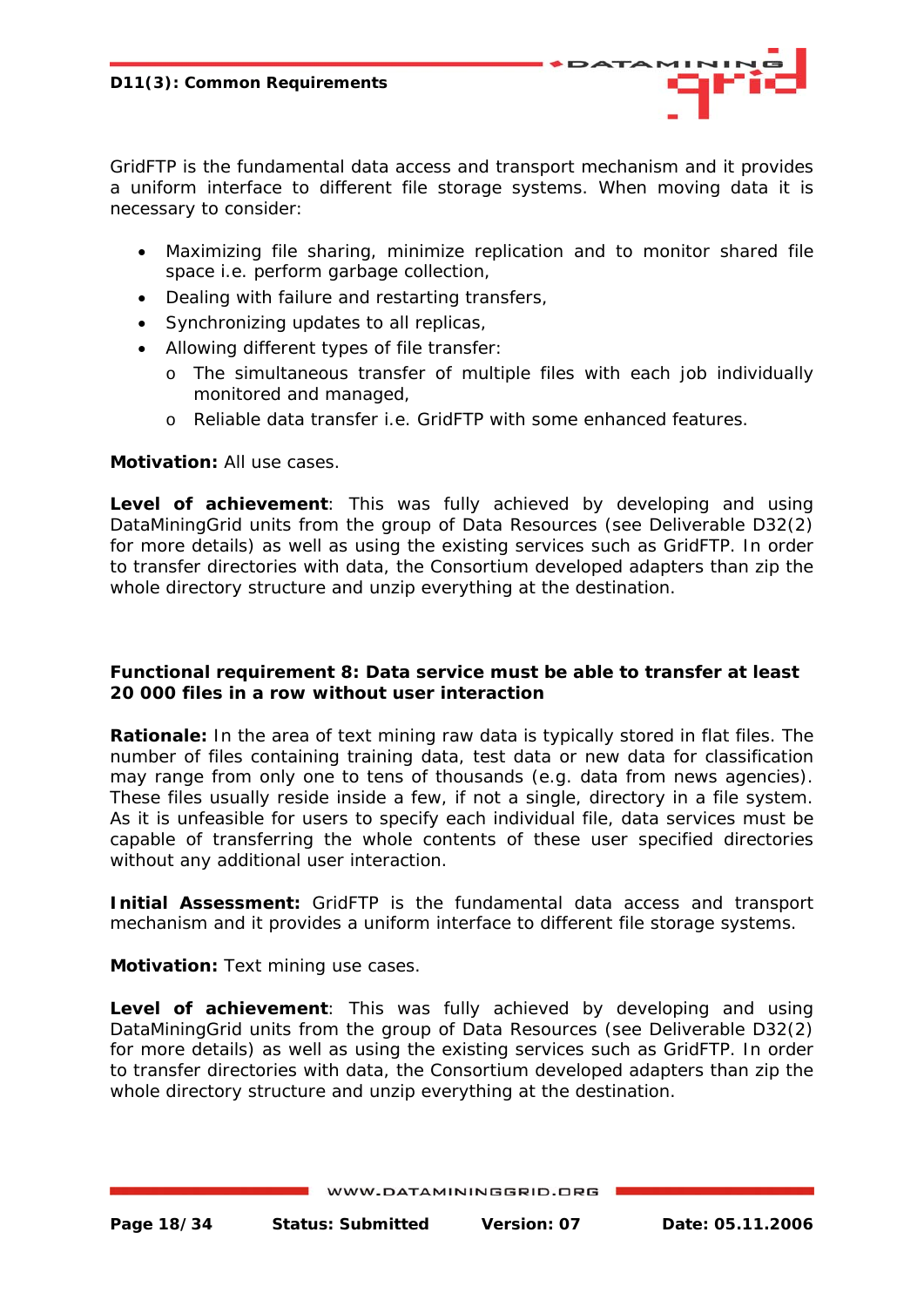

#### <span id="page-18-0"></span>**Functional requirement 9: Data service must be able to transfer multiple files of at least 500MB in a row**

**Rationale:** In the area of text mining raw data is typically stored in flat files. The number and sizes of files containing training data, test data or new data for classification may range from a great number of files of only a few kilobytes each to very few (i.e. <10) or only one file of hundreds of megabytes.

*Initial Assessment:* GridFTP is the fundamental data access and transport mechanism and it provides a uniform interface to different file storage systems.

*Motivation:* Text mining use cases.

*Level of achievement*: This was fully achieved by developing and using DataMiningGrid units from the group of Data Resources (see Deliverable D32(2) for more details) as well as using the existing services such as GridFTP. In order to transfer directories with data, the Consortium developed adapters than zip the whole directory structure and unzip everything at the destination.

## **2.5 Data pre-processing**

#### **Functional requirement 10: Include additional functions such as data cleaning operations and data transformation operations**

**Rationale:** Operations on large amounts of data should be kept as close to the data as possible in order to reduce data transfer overheads. Ideally such operations would be integrated with the data services and tools.

*Initial Assessment:* Additional grid data service functions may execute specific algorithms on the data, such as imputing in missing values or transforming the data in different ways (discretization, normalizatoin, summarization, etc). This can be done more efficiently by the data service since fewer data transfers are required.

At the extreme level, all the data mining tasks could be performed by the grid data service. Programs (probably either scripts or Java programs) could be uploaded to the grid data service and used to perform tasks on the data.

#### *Motivation:*

- Genetic algorithms for gene regulatory reengineering use case,
- Molecular simulations of protein unfolding use case,
- Text mining use cases,
- Data mining distributed medical databases use case.

*Level of achievement*: This was fully achieved by grid-enabling existing applications that are used for pre-processing. For this purpose the Consortium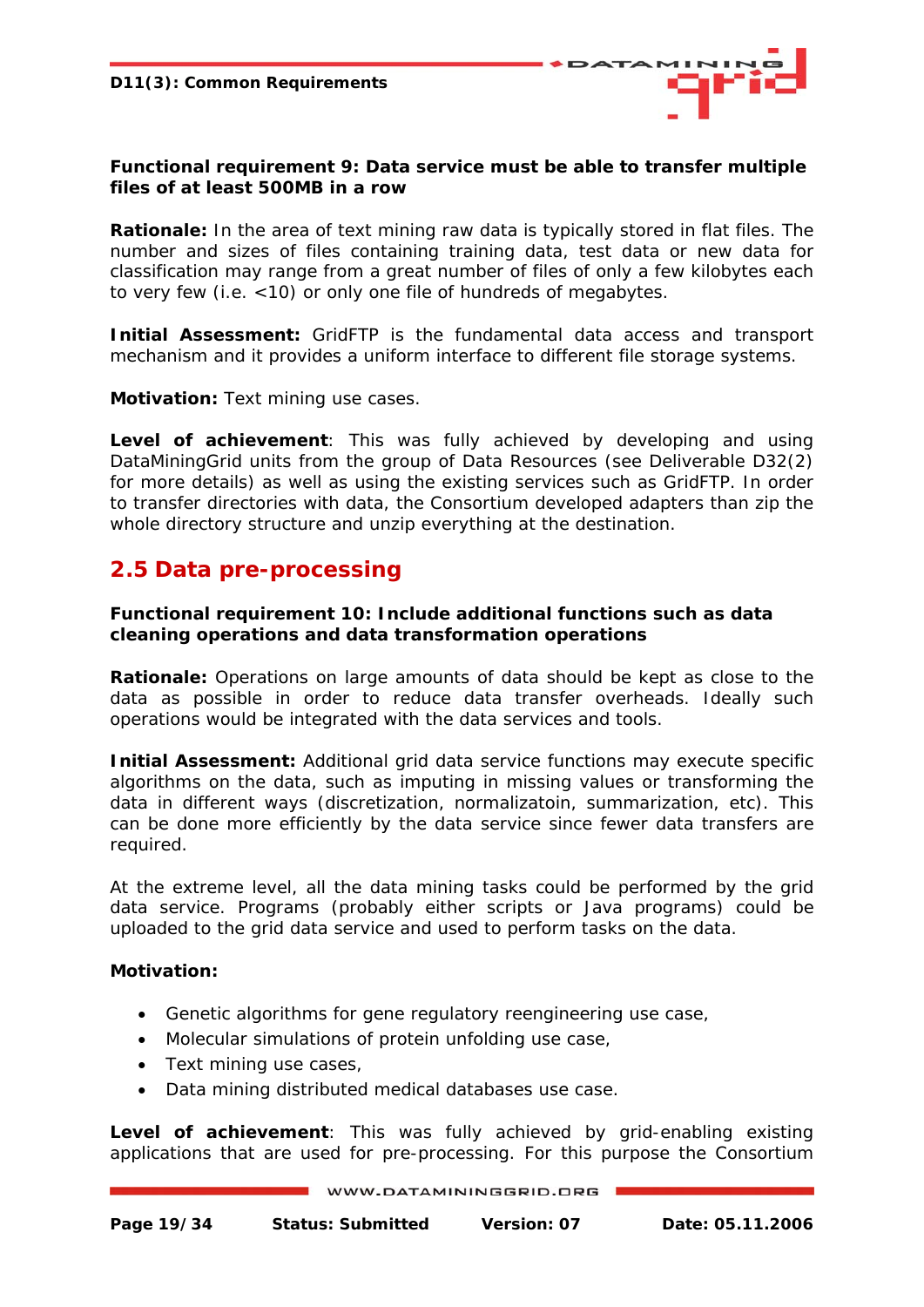

developed the generic Data Mining Application Enabler applications. So far, there are more than 20 grid-enabled applications that are ready to execute in the grid environment.

#### **Functional requirement 11: Data processing taking place near where data is located**

*Rationale:* For large amounts of data, there may be high overheads of transferring the data from where it is stored to where it is processed. There might also be cases, where the right to move or distribute the data to other servers may be restricted due to data privacy or copyright reasons. Where possible, as much processing should take place as near to where the data is located as possible in order to keep data transfer times to a minimum and to avoid inconvenience to other users due to the increased traffic caused by data transfers. Other, non-technical (i.e., legal, ethical) reasons may constrain the transfer/copy of data from one physical location to another.

*Initial Assessment:* Processing data close to its source may be important in order to:

- Scale computation,
- Reduce the dataset's size before it is transferred,
- Realize virtual datasets i.e. a new dataset that has been derived in some way from one or more data sources. These results could then be accumulated in other data collections: this is similar to virtual data warehousing,
- Format the dataset (into XML for example) before it is transferred,
- Access and process data which can not be redistributed or transferred,
- Process highly dynamic data, where data changes faster, than transferring the data to another place would take.

#### *Motivation:*

- Text mining use cases: Text data should be converted in place from their original document format (different binary and proprietary file formats like MS Word, PowerPoint, PDF, …) to a data format suitable for performing text mining and retrieval (e.g. ASCII, XML, vector-representation, …). If the conversion takes place on the data repository, the converted data can be cached for future queries and analyses,
- Genetic algorithms for the gene-regulatory network re-engineering use case,
- Molecular simulation of protein unfolding use case.

*Level of achievement*: In the current implementation of the PrarameterControl Unit (from the end user Workflow Editor and Manager) it is possible to specify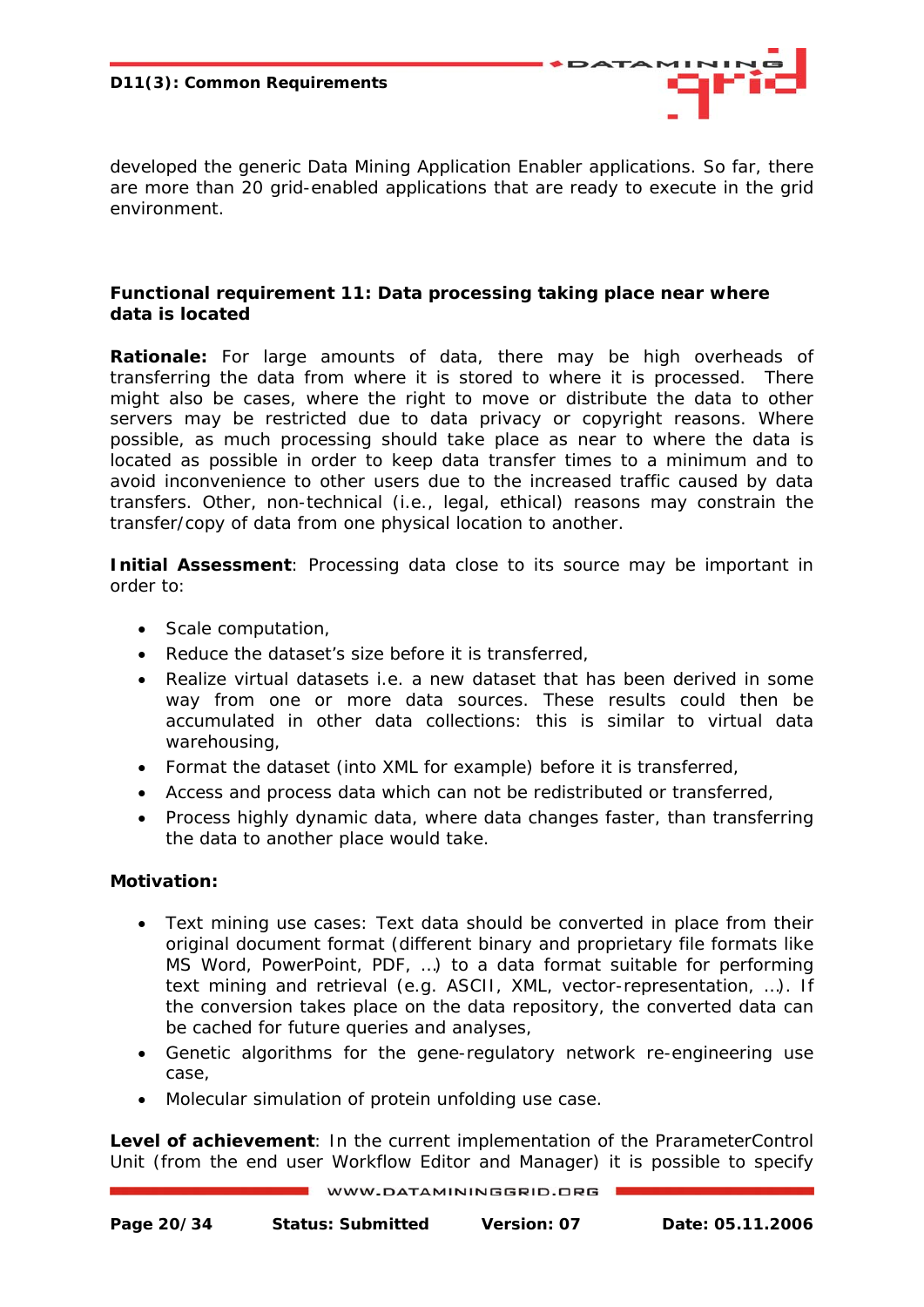<span id="page-20-0"></span>**D11(3): Common Requirements** 



exactly on which machines the execution of the application should take place. In this way, the end user can completely control where the execution is taking place.

#### **Functional requirement 12: Storing of intermediate results from preprocessing tasks for further usage by other algorithms**

*Rationale:* In data mining typically many preprocessing tasks have to be performed before the actual data mining/analysis algorithm can be applied. These preprocessing tasks each modify the original data set and provide the intermediate results as input for the next task. While not all of these intermediate results need to be stored permanently, some of them are potentially reusable either at later stages of the process (e.g. during a classification phase) or when repeating the whole process with different parameters (e.g. of the data mining algorithm). The reuse of these results would then lead to a significant reduction of computing/processing time as the intermediate results to not have to be recomputed.

**Initial Assessment:** For this purpose these intermediate results need to stored somewhere in a grid environment and be made available users. Furthermore, to find the intermediate results resulting from pre-processing tasks performed to train an individual model, these results need to be mapped to this model in some way.

*Motivation:* Text mining use cases, ecological use case

*Level of achievement*: The DataMiningGrid system is extremely flexible and it allows the execution of simple as well as complex DataMiningGrid applications. This means that it is possible to feed the results from one execution to become an input for next execution. In fact some of the text mining demonstrators (see Deliverable D61(2) for more details) use complex workflows with 4 such synchronization steps.

# **2.6 Annotation of Data mining models with provenance information**

**Functional requirement 13: Provide mechanism for permanently recording provenance information about intermediate results in certain stages of a data mining process** 

**Rationale:** It is not enough to only store intermediate results on some node in a grid, since these results need to be found by potentially different users in later stages. Therefore, these intermediate results need to be annotated in a way that allows users to search for them and to receive their storage location. Minimal provenance information that needs to be recorded permanently in order to

```
WWW.DATAMININGGRID.ORG
```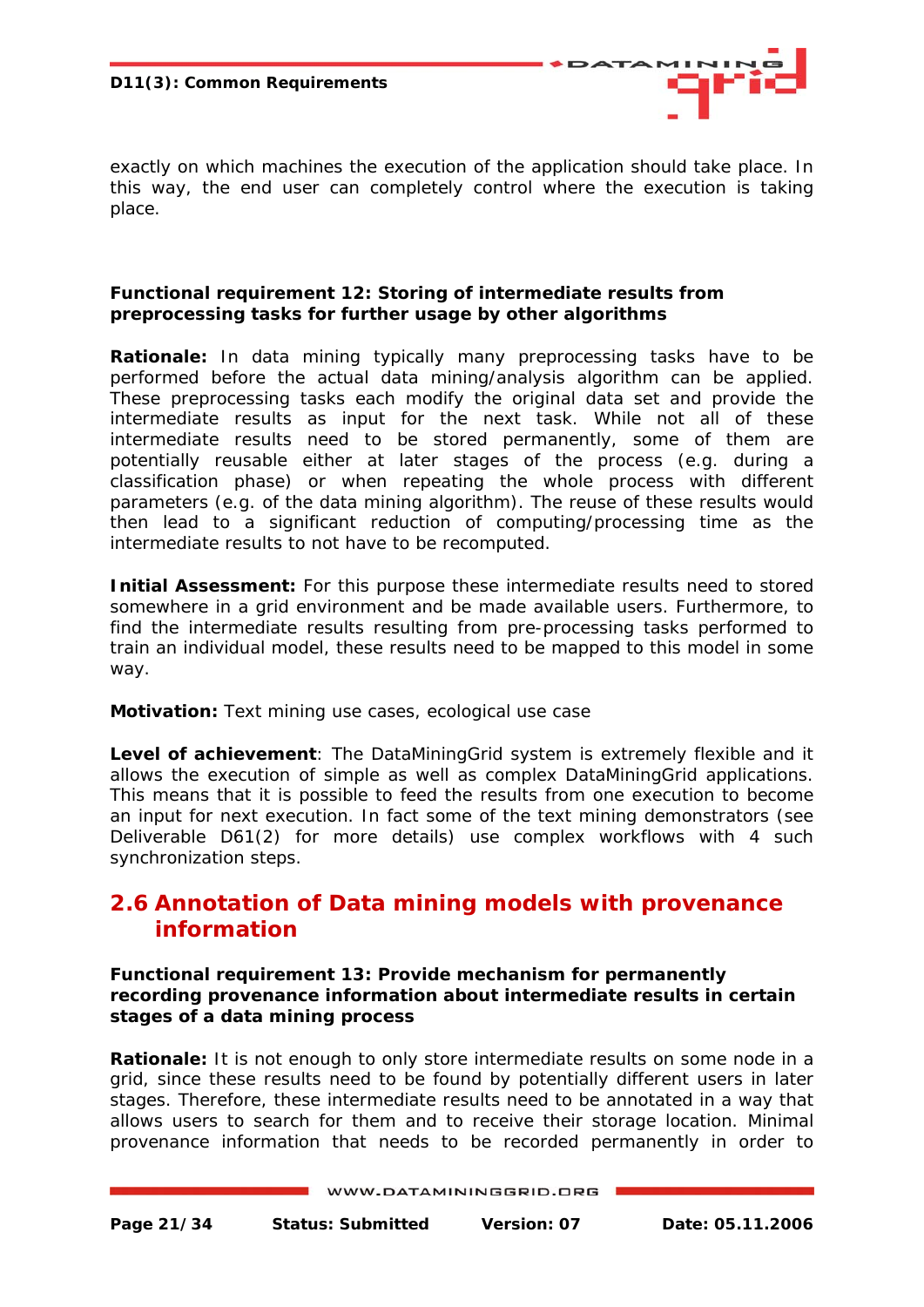

- Date of creation,
- Name of user who created it,
- Name and version of algorithm/program that created it.

**Initial Assessment:** Annotation of all sorts of intermediate results in a generic way that covers all aspects (e.g. how they were generated, information about the original data used, etc.) is very difficult and cumbersome to implement due to the lack of a universal standard for this purpose. However, if only limited provenance information is stored (e.g. in a central repository) basic data services can be applied for this task.

#### *Motivation:* Text mining use case, ecological use case

*Level of achievement*: This was fully achieved by using the MDS4 service and the generic Data Mining Application Description schema in connection to the Information Integrator unit. From end users perspective, the Provenance unit was developed, which satisfies the needs of all demonstrator applications (both the ecological demonstrator and the text-mining demonstrators).

#### **Functional requirement 14: Provide mechanism for locating intermediate results based on provenance information stored with the results**

**Rationale:** In principal two different ways of using intermediate results exist. Intermediate results can serve as input to algorithms that are executed immediately after these results have been generated. In this case the location of these results can be passed to the algorithm and no search operation for them has to be performed. However, in some cases intermediate results will also often be stored somewhere in a grid and not re-used immediately. In these cases the user has to specify in the workflow which intermediate results serve as input for certain algorithms he intends to use. As the actual storage location of these results in a grid may be unknown, mechanism are needed that enable the user to receive the location of an individual set of intermediate results base on the provenance information stored together with these results as specified above.

**Initial Assessment:** Basic data services for querying information repositories such as database and file systems can be used to receive the location of particular intermediate results. However, the user searching for this location needs to know the restrictions on the parameters he can search for that describe these results.

*Motivation:* Text mining use case, ecological use case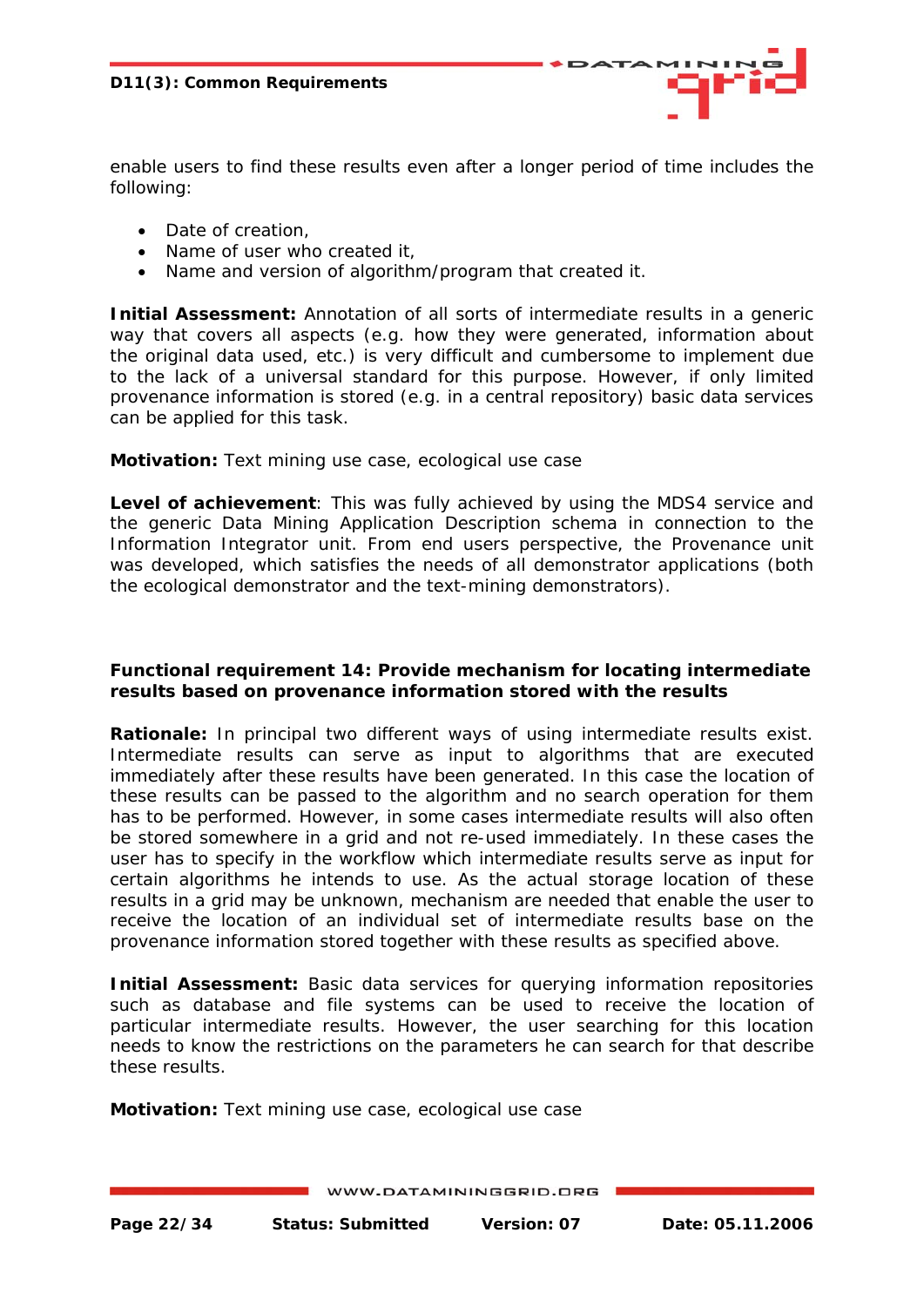<span id="page-22-0"></span>*Level of achievement*: This was fully achieved by using the MDS4 service and the generic Data Mining Application Description schema in connection to the Information Integrator unit. From end users perspective, the Provenance unit was developed, which satisfies the needs of all demonstrator applications (both the ecological demonstrator and the text-mining demonstrators).

# **2.7 Data mining tasks**

#### **Functional Requirement 15: Decoupling WEKA components**

*Rationale:* Decoupling Weka components (data mining services, etc.) for optimal extensibility and platform/language independence

**Initial Assessment:** Weka [Weka04] is a widely known and accepted open source data mining tool. It contains more than 100 algorithms for data preprocessing, data mining, validation, and visualization of the results. Weka's modular structure and uniform application programming interface facilitates the integration of many of its algorithms into grid systems.

*Motivation:* Weka's components can be used to build one integrated system encompassing demonstrators from several (or all) Partners. Furthermore, with Weka being able to execute on the grid users can choose between many more additional analysis services.

*Level of achievement*: This was fully achieved for the purpose of the demonstrator applications, and Weka was grid-enabled by using the generic Data Mining Application Enabler.

# **2.8 Text mining and ontology learning**

All text-mining demonstrators were realized on decentralized document sources and the processing of the documents will also be realized decentralized in a grid environment. The requirements relating to the 'text mining' and 'ontology learning' use cases were already covered in sections 3.2 to 3.4 (accessing distributed data services, data preprocessing and transfer).

# **2.9 Workflow editing and submission**

#### **Functional requirement 16: Ability to prepare workflows by graphical editor and submit workflows for execution**

*Rationale:* Data mining is a complex process consisting of many tasks for preprocessing, analysis, and visualization. In order to compile these tasks for automatic execution, a graphical workflow editor providing such capability is needed. Also such a visual tool will reduce error rates compared to traditional batch scripting and shield users from the complexity of the underlying system.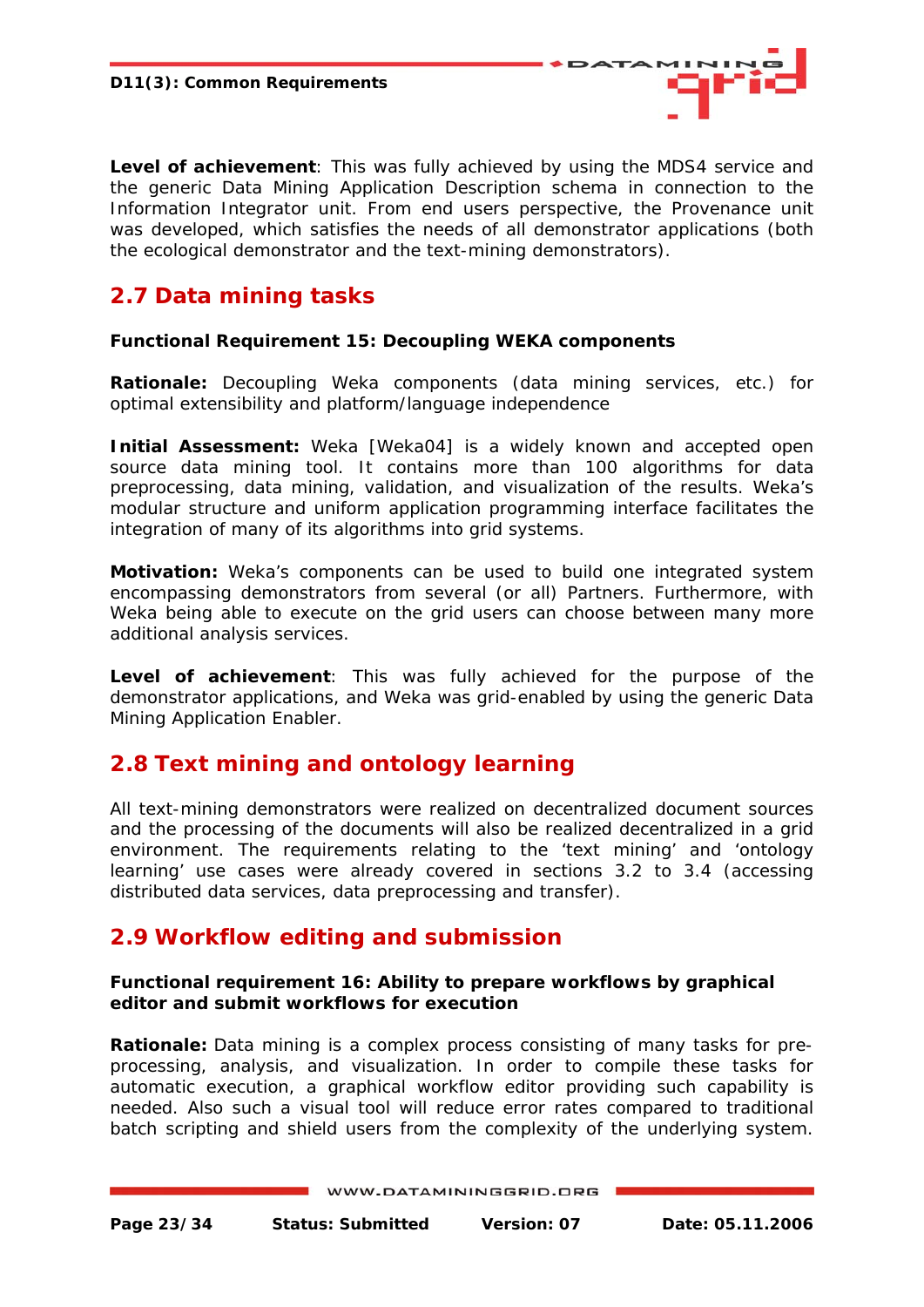

<span id="page-23-0"></span>Furthermore, as the workflow editor will not execute the workflow, it has to be able to submit it to some machine where it is executed.

**Initial Assessment:** In order to contribute to the system's usability for end users, the workflow editor has to support various demonstrators while hiding as many grid specific aspects as possible from end users. This demands for the editor to provide a generic interface for adding new services during runtime by using the Data & Analysis Discovery/Location services as explained in functional requirements  $#1$  and  $#2$  to present available services to the user.

The workflow editor will also perform basic validation of the workflow chain ensuring syntactical soundness.

These functions require the computational and data services to provide extensive descriptions about themselves. It has to be carefully evaluated which information is needed in order to keep data exchange and overall complexity to a minimum while still ensuring full functionality.

Execution of the workflow is not part of the editor. Therefore, it is necessary to submit the workflow to some sort of manager, which starts the execution and monitors the progress.

*Motivation:* The basic idea is to provide an extensible workflow editor, which can be used in many demonstrators.

*Level of achievement*: This was fully achieved by employing Triana and providing a variety of units that can be used to deal with various aspects of workflow development (see D32(2) for more details).

# **2.10 Requirements for integrating domain knowledge**

#### **Functional requirement 17: Ability to store models in a knowledge base**

**Rationale:** The data to be mined in complex problem solving scenarios will increasingly require the integration of existing domain knowledge into the mining process, particularly in knowledge-intensive domains. This knowledge is often dispersed across geographically distributed sites and organizations, either in digital form (ontologies, metadata, knowledge-based or simulation systems) or provided interactively by human experts. Grid-enabled data mining technology will need to provide services and tools to support knowledge-aided data mining.

*Initial assessment:* Storing formulae in a knowledge database could be highly beneficial for some machine learning algorithms, e.g. Lagramge.

*Motivation:* Ecological modelling use case.

*Level of achievement*: This was partially achieved as the 'knowledge base' is currently represented by files in distributed file systems.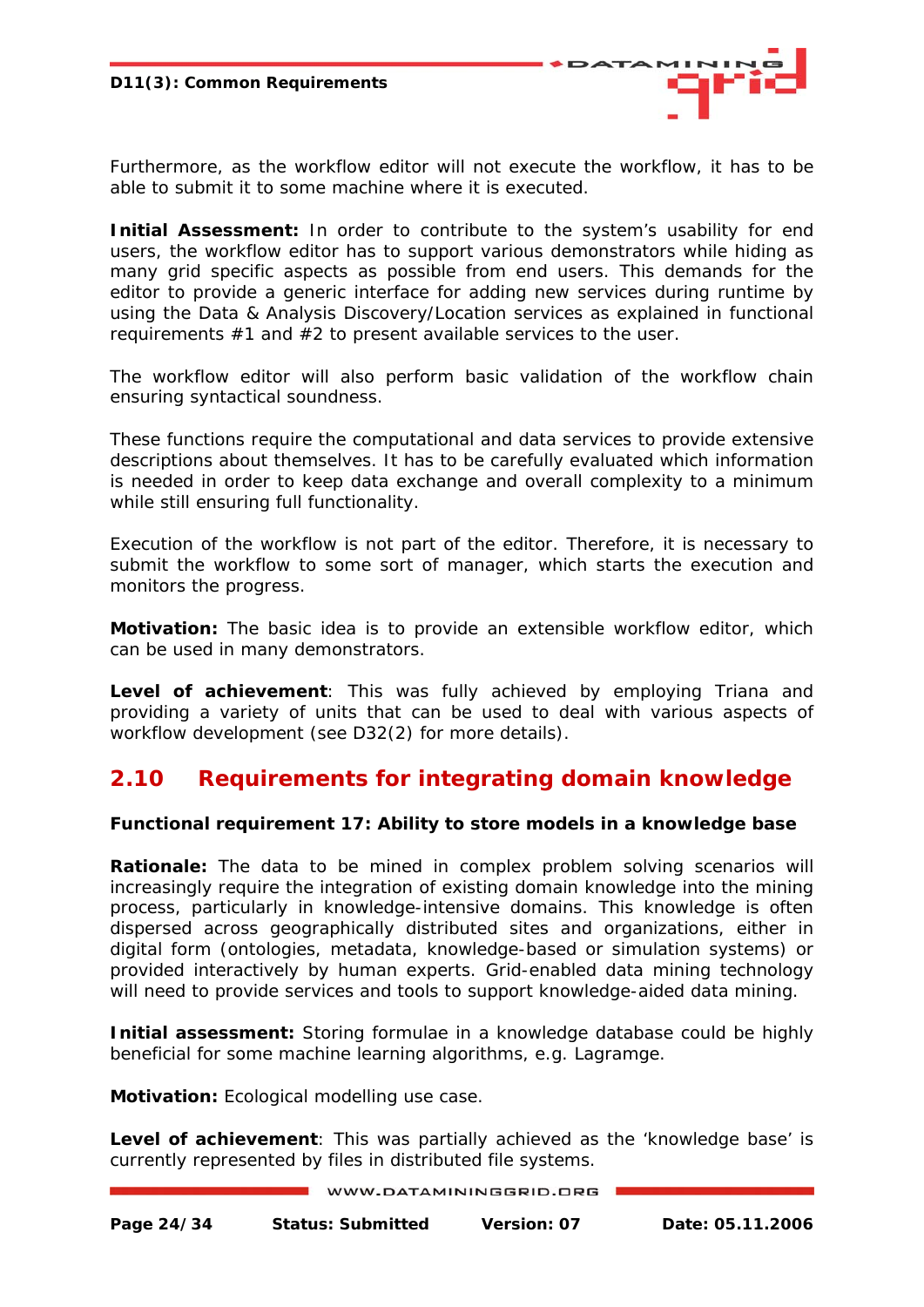

# <span id="page-24-0"></span>**2.11 Grid infrastructure and middleware requirements**

#### **Functional requirement 18: Middleware able to execute generated workflows including conditional control flows**

*Rationale:* Data mining is complex process including many sub-tasks. As some may only be executed if specific conditions are fulfilled and others may be repeatedly executed a specific number of times, the workflow editor has to provide conditional control flows.

**Initial Assessment:** Conditional control flows are essential to ensure usefulness of the workflow editor, since the workflows of many use cases include branches and loops according to certain conditions. Without such control flows the workflow editor would only be of limited or no use for these use cases.

#### *Motivation:*

- Text mining use cases: Distributed document clustering and training of classifiers takes place as iterative process, being repeated until a certain quality criteria is met; and
- Ecological use case.

*Level of achievement*: This was fully achieved by developing the Resource Broker service that works in connection to the Execution Unit at the end users side.

#### **Nonfunctional requirement 3 (supplementary): The DataMiningGrid services and tools should be compatible with existing grid infrastructure.**

**Rationale:** Use of existing grid infrastructure will reduce development and evaluation complexity. However this will only be possible if the existing grid infrastructure is capable of supporting the required services and tools.

**Initial Assessment:** Where possible, existing protocols (grid interoperability profile WS-I+) and infrastructure should be used. This may mean compromising on some (functional) requirements of the project, but will enhance compatibility and reduce the risk of project failure.

#### *Motivation:* All use cases.

*Level of achievement*: This was fully achieved services may combine well with other test beds, e.g., InteliGrid test bed.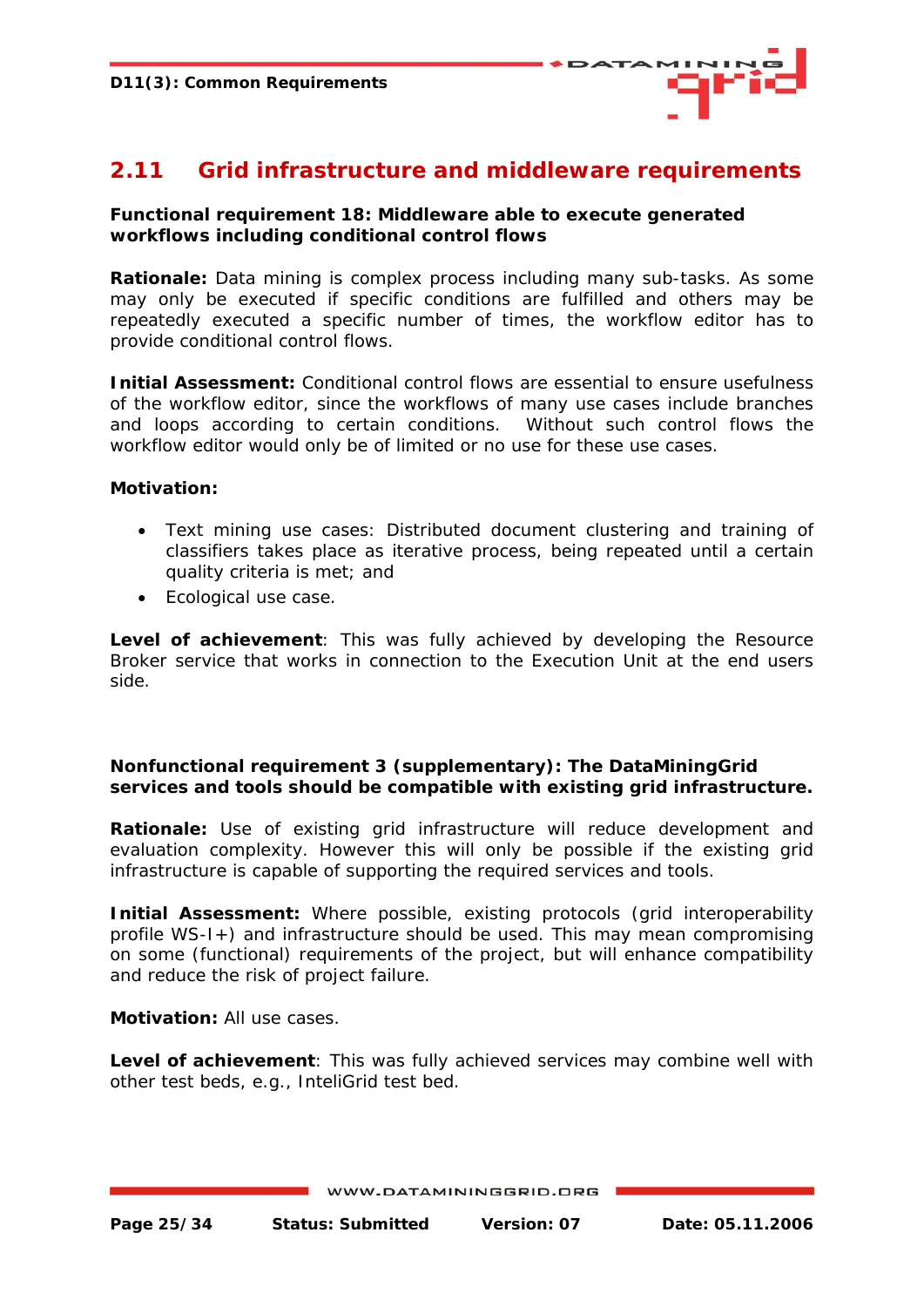

**Nonfunctional requirement 4 (supplementary): Grid infrastructure, testbed for the DataMiningGrid project.** 

*Rationale:* Grid infrastructure should be developed by the project Partners for technology testing purposes.

**Initial Assessment:** Where possible, existing protocols and infrastructure should be used. This may mean compromising on some aspects of the project but will enhance compatibility and reduce the risk of project failure.

*Motivation:* All use cases.

*Level of achievement*: This was fully achieved. The partners developed a test bed which is fully operational for almost a year. See Deliverable D63 for details of how to establish or join such a test bed.

#### **Functional Requirement 19: Provide monitoring services.**

*Rationale:* Constant system diagnosis is of critical importance in complex, distributed systems. In such systems it is extremely difficult to track and monitor job execution, and to understand what causes failures and poor performance. An effective ongoing analysis of the system's condition is necessary in order to enable corrective actions, and improve system performance.

*Initial Assessment:* Ongoing analysis of the system's condition enables early detection of the occurring problems, detects points of failure, and exposes weaknesses that potentially or actually harm the system's performance. The corrective actions and the performance improvement based on this analysis need to be automated to the maximal extent catering for the dynamic and often unpredictable modifications and alterations occurring in the system. The user needs to be notified regarding the status of her job submissions, and provided with the sufficient information to carry out corrective actions, if these are within her capacity as a user (for example, job resubmission with the complete and correct data). The system administrator needs to be updated regarding the reoccurring problems and potential weaknesses, and provided with the sufficient information to reconfigure the system if necessary.

#### *Motivation:*

- Grid monitoring use cases;
- Text mining use cases; and
- Ecological modeling use case.

*Level of achievement*: This was fully achieved by providing a GridMonitor unit as part of the end user GUI.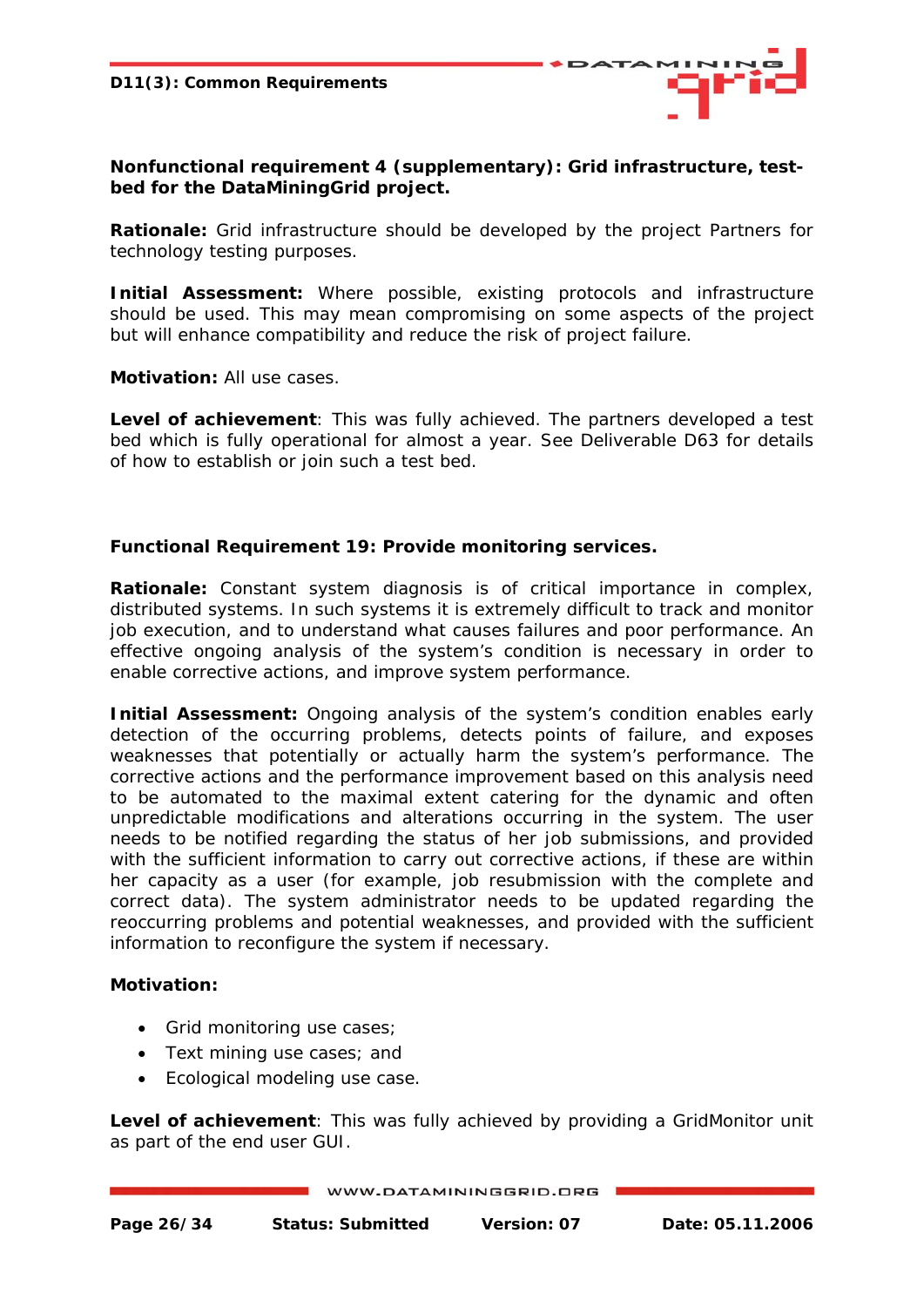

# <span id="page-26-0"></span>**2.12 Usability, response times and user-friendliness**

#### **Nonfunctional requirement 5 (supplementary): Data services and tools response time is within a reasonable time period.**

*Rationale:* The user will wish to know if an operation has succeeded or failed within a reasonable time period.

**Initial Assessment:** Response time when client-application connects to a service should be within seconds (10 seconds is realistic response time for job submission confirmation. However, resource allocating facilities of the current distributed systems operate in minutes, rather then seconds. For example, EDG Resource Broker takes on average 5 minutes to execute a simple echo job). Response time when client-application sends a query should also be within seconds in order to inform the user if the query can be processed or not (30 seconds is suggested as a reasonable time). For the DC Text-Mining Use case 'Find related documents' even shorter response time guarantees seem reasonable. Otherwise, system should give the user regular progress reports.

Time to transfer a large amount of data will depend on the amount of data to be transferred (no limit can be placed on this).

*Motivation:* All use cases.

*Level of achievement*: This was fully achieved, and for many demonstrator applications these response times were documented (in D61(2)).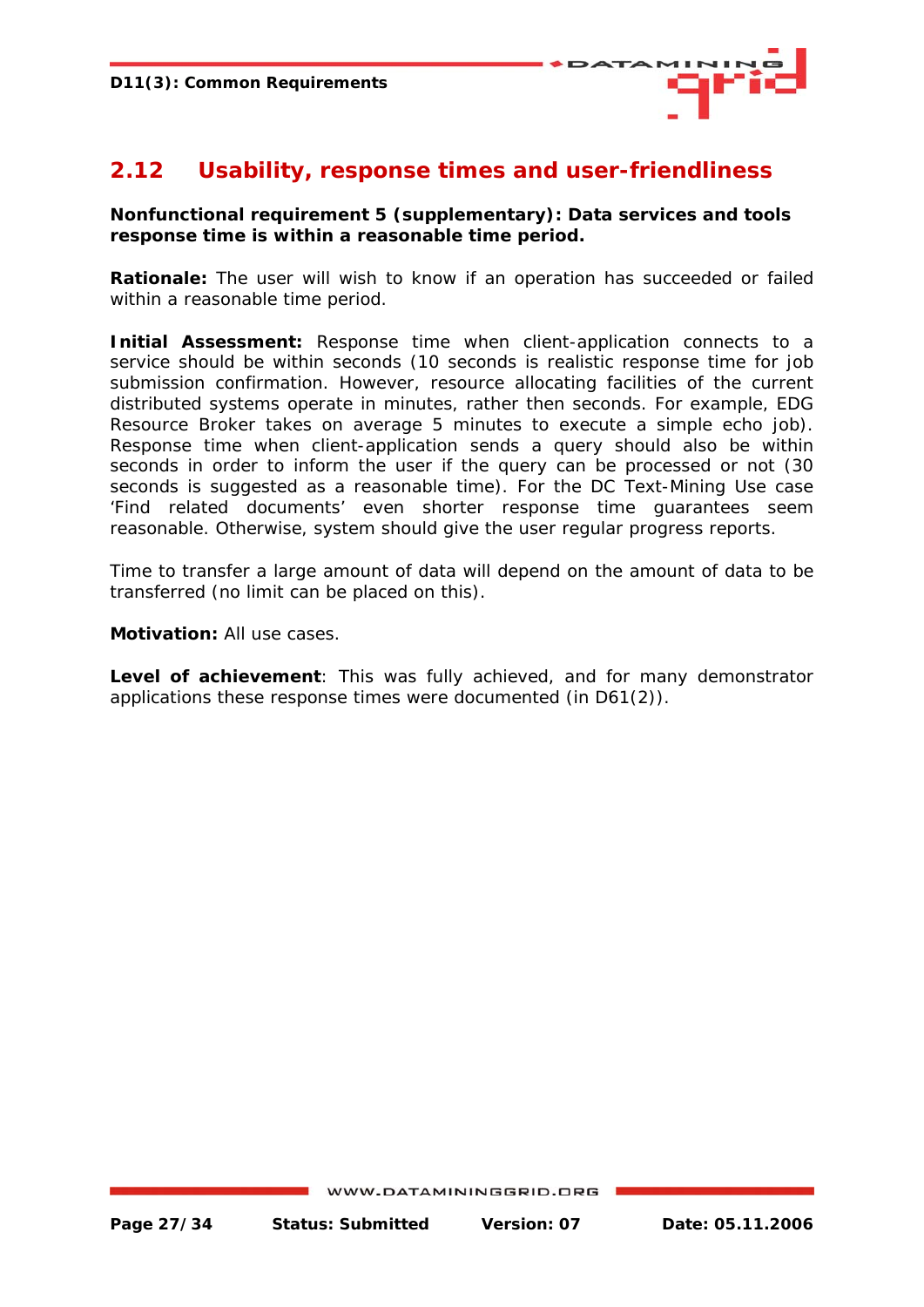

# <span id="page-27-0"></span>**3 Objectives – Research Goals Beyond the Scope of the Project**

In addition to the set of features that addressed by the DataMiningGrid technology (as defined by requirements in the previous section), there are additional features that may be useful for many use cases. These requirements can be classified as 'nice-to-have' requirements. These useful, but non-essential, requirements were also addressed by the Consortium to various level of extent.

#### **Functional requirement 20: Provide mechanism for locating computational services**

*Rationale:* Similar to the data services, the analysis services are also distributed all over the grid. Since ad hoc search techniques are inadequate to locate such distributed services, an automatic mechanism for locating them is needed in order to find them in a quick, easy, and convenient way.

**Initial Assessment:** This requires an analysis discovery service. Similar to data discovery services, analysis discovery services identify analysis services by matching specified characteristics, attributes, or meta-data such as:

- A description, summary, or overview of the analysis service,
- A description of the input and output data,
- The version of the service,
- Who is the creator, the owner, or the last modifier.

*Motivation:* All the use cases which will need to locate appropriate computational service(-s) will benefit from automatic service discovery.

#### **Nonfunctional requirement 6 (supplementary): Data services and tools must be scalable**

*Rationale:* Scalable means that the processing larger datasets should be possible without causing the system to grind to a halt.

*Initial Assessment:* Where possible, data should be divided into subsets and sent to distributed processes or processors. The data can then be processed in parallel and, in theory, should not take significantly longer than the time it would take one data subset to be processed on by one process. In practice there will be additional overheads due to scheduling of processes and distribution of datasets. Furthermore there may be other bottlenecks, for example if all the data must pass through a single gateway.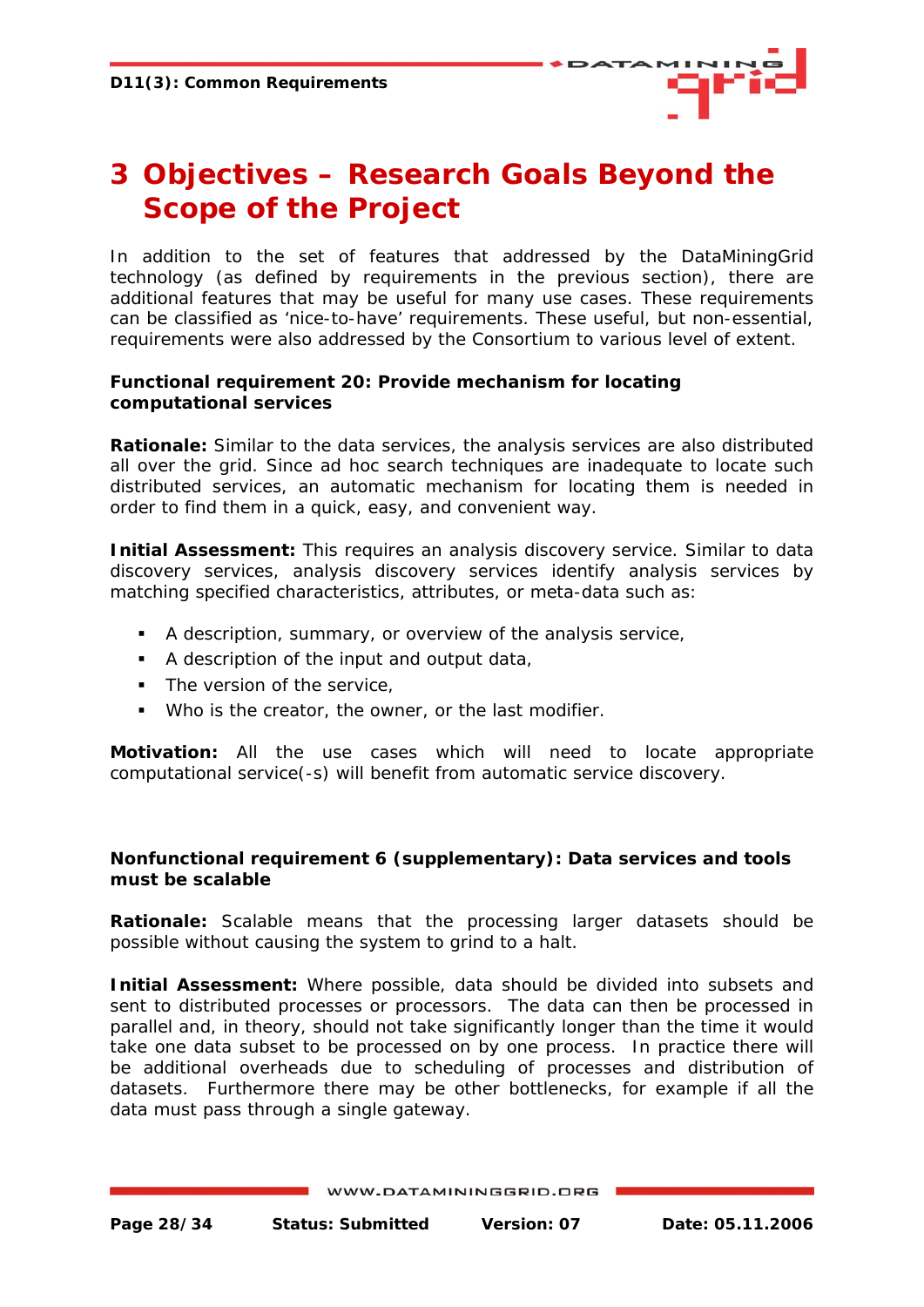

Where data is already distributed, it may be possible to avoid bottlenecks by transferring the data directly to the distributed process without passing through the client or a specific service node. However, this raises some technical problems in how to clean the data and prevent repetitions in the data.

*Motivation:* All use cases.

#### **Nonfunctional requirement 7 (supplementary): DataMiningGrid services and tools must be transparent.**

*Rationale:* The end user should not need to know about or understand the lowlevel details of how the technology works. However, users should always be aware of the possible intricacies of distributed systems, like latency, availability and reliability (see [Spol00] and [Spol02]).

**Initial Assessment:** It is assumed that end users will be conversant with how to set up data mining workflows. However, the end user will not necessary be conversant with the structure of the grid technology that underlies the data services and tools. Data services should be presented to the user as if it were a file or any other source of data.

*Motivation*: All use cases.

#### **Nonfunctional requirement 8 (supplementary): Extensible and 'futureproof'**

*Rationale:* The design of the DataMiningGrid services and tools should be flexible enough to allow additional functionality to be included without inhibiting backward compatibility.

**Initial Assessment:** The key to making a system 'future-proof' is simplicity. For example, a simple set of functions and operations that can be combined to perform any task are better than a smaller set of functions that require more arguments and are more likely to require change in the future. If necessary, new functions can be introduced but these should follow the same principal.

*Motivation:* All use cases.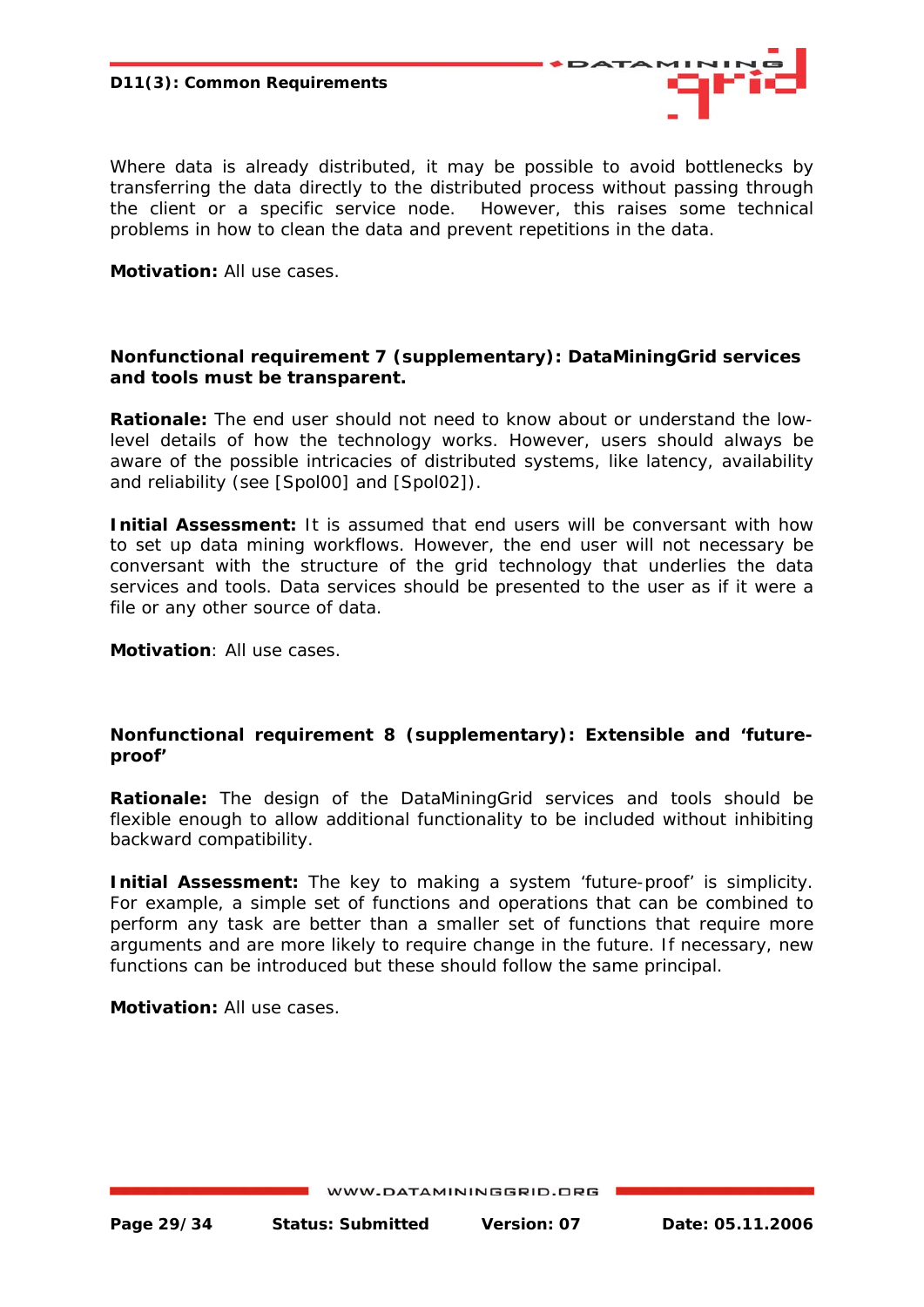

#### **Nonfunctional requirement 9 (supplementary): Grid infrastructure allows interoperability between heterogeneous programming environments and different operating systems**

*Rationale:* The existing data mining components of the project Partners run on different operating systems (Linux and Windows) and are written in different and incompatible programming language. To reduce development time it must be possible to adopt them to the grid with out having to port them to another programming environment or operating system.

*Initial Assessment*: Grid interoperability standards should guarantee this requirement. It may be necessary to write glue/bridge code in some cases.

*Motivation*: All use cases.

#### **Nonfunctional requirement 10 (supplementary): Data service interactions should be kept simple.**

*Rationale***:** A complex protocol is more difficult to implement and more likely to fail. The additional functionality provided by a more complex protocol can often be achieved by using several simpler commands.

*Initial Assessment*: A simple text-based language that is both simple and extensible. Every command has a response in order to confirm the command has been successfully processed.

*Motivation:* All use cases.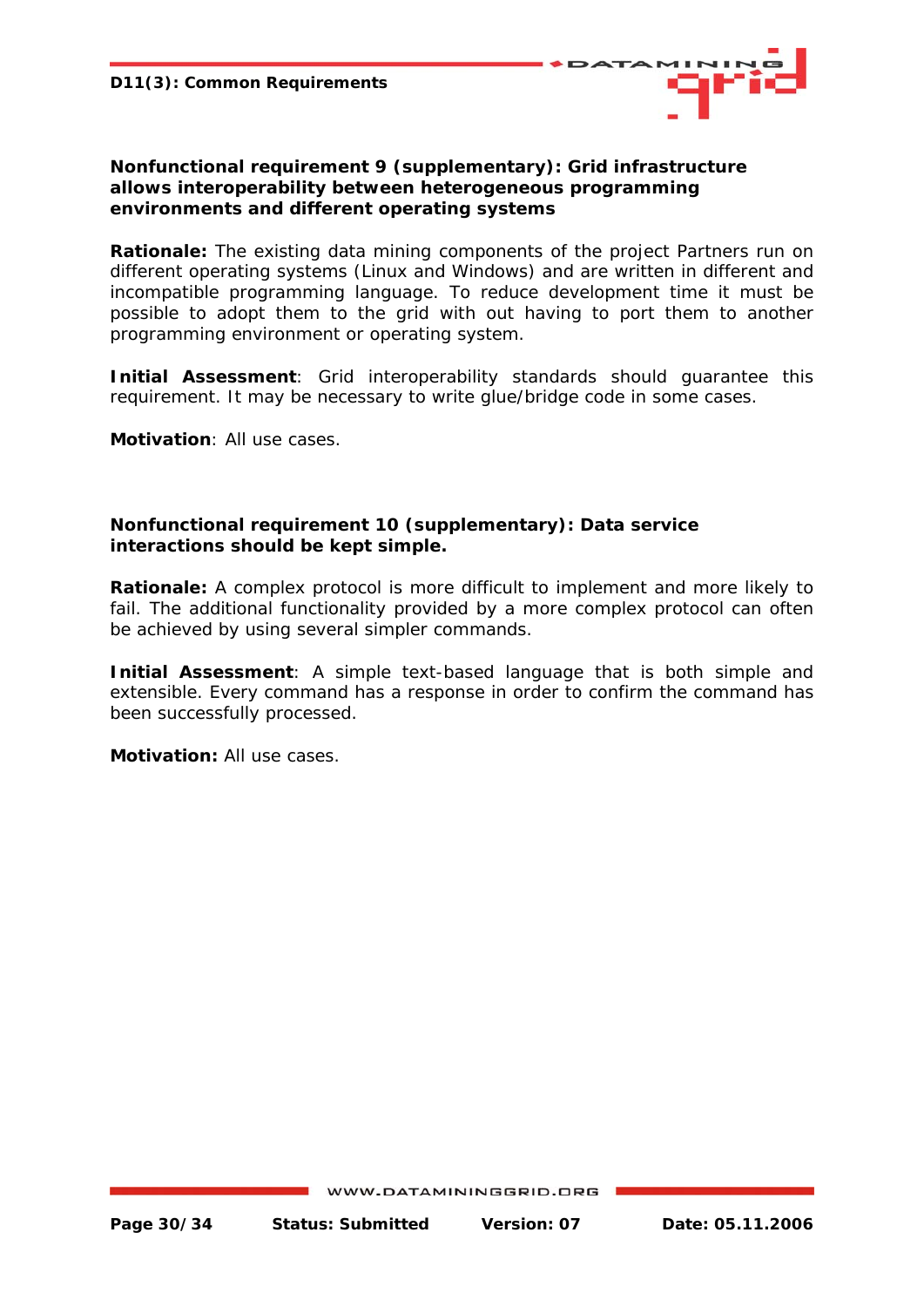

# <span id="page-30-0"></span>**4 Conclusions and Future Work**

While investigating the generic data mining requirements of emerging gridenabled problem solving environments based on a selected set of representative application sectors and problem domains, the DataMiningGrid© Consortium successfully developed the DataMiningGrid system facilitating grid-based data mining i.e. custom grid applications.

The Deliverable D11(3) was prepared to evaluate the level of achievement of the most important requirements for data mining in grid computing environments.

The DataMiningGrid system facilitates:

- a dynamic and secure way of accessing, retrieving, and manipulating (join, subset selection, filtering, etc) data sets from heterogeneous and distributed sources;
- a dynamic and secure association of these data sets to operations provided by data mining servers available in a distributed computing environment, i.e. the grid;
- a dynamic and secure execution of these operations on the data sets,
- a dynamic and secure pipelining of such operations and the resulting intermediate data sets;
- a dynamic and secure allocation and addition of new data mining services and operations (servers), new databases and data sets to the grid; and
- a highly interactive, intuitive, and secure way for users to define, execute, monitor, and manage complex data mining workflows in such a distributed data mining environment.

Along with these developments the DataMiningGrid© Consortium demonstrated the deployment of the developed Web-based, grid-enabled, data mining applications, modeling tools and services in a carefully selected sets of representative application sectors (see Figure 1). The selected applications and technologies include: re-engineering of gene regulatory networks via distributed genetic programming, analysis of biological databases for gene/protein annotation, data mining based monitoring of grid systems (including analysis of recurring failure and descriptive analysis), distributed text classification and ontology learning for customer relationship management and quality management, finding related and similar documents in the intranet, mining of digital (scientific) libraries, analysis of distributed medical databases for endemic goitre and iodine deficiency studies, distribution of algorithms for mining of data in the context of sanitary engineering, and mining of literature databases (including equation discovery, data check/filtering).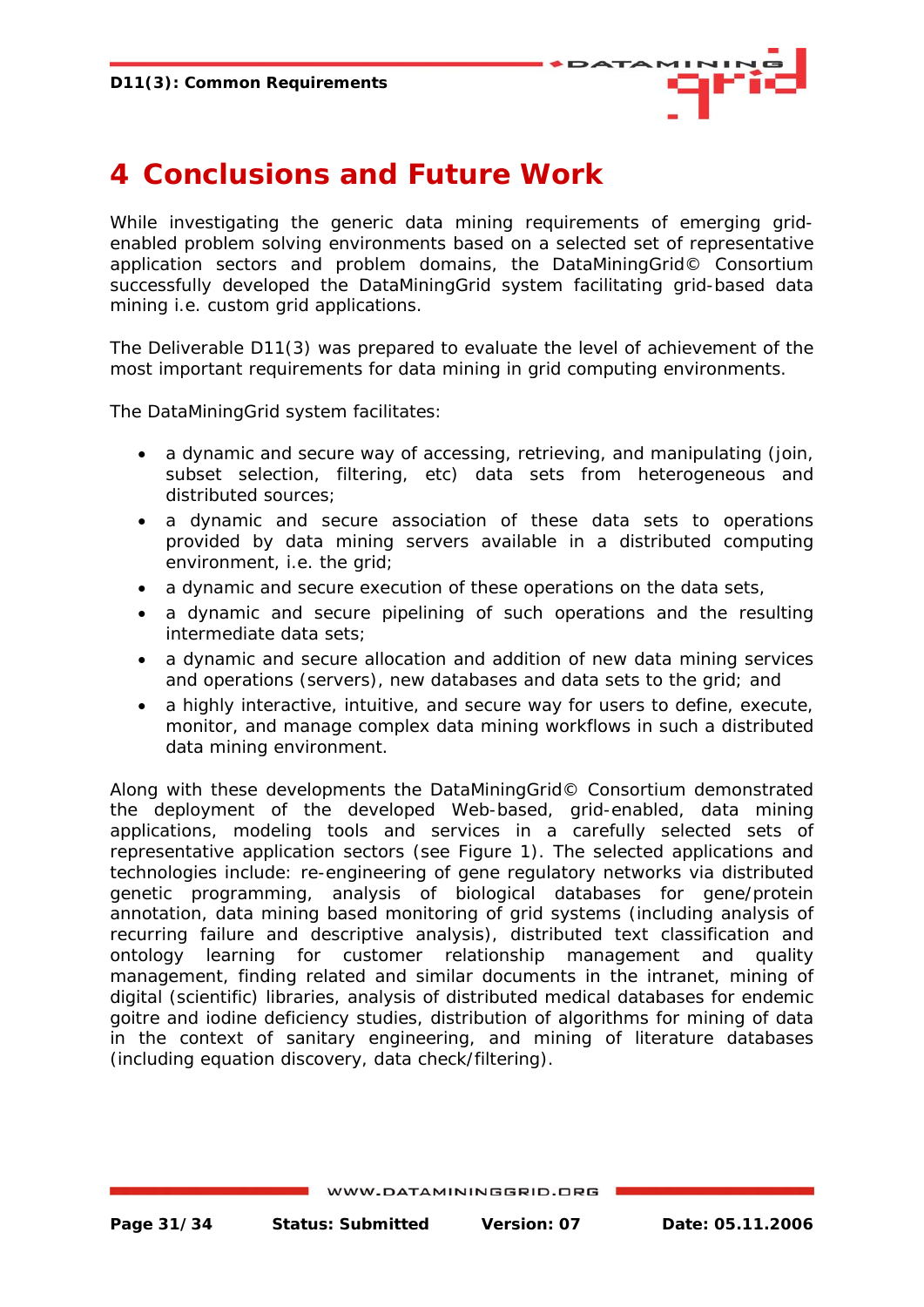

# <span id="page-31-0"></span>**5 References**

[Avaki04] AVAKI at<http://www.avaki.com/>

[Bax02] Baxter R, A Complete History of the Grid at [www.nesc.ac.uk/talks/sdmiv/SDMIV-25Oct2002- Baxter.pdf](http://www.nesc.ac.uk/talks/sdmiv/SDMIV-25Oct2002-%20Baxter.pdf)

[Condor04] The Condor Project at<http://www.cs.wisc.edu/condor/>

[Condor-G04] <http://www.cs.wisc.edu/condor/condorg/>

[Czaj04] K. Czajkowski, D. Ferguson, I. Foster, J. Frey, S. Graham, T. Maguire, D. David Snelling and S. Tuecke, 'From Open Grid Services Infrastructure to WSResource Framework: Refactoring & Evolution,' [http://www](http://www-fp.globus.org/wsrf/OGSI%20to%20WSRF%201.0.pdf)[fp.globus.org/wsrf/OGSI%20to%20WSRF%201.0.pdf](http://www-fp.globus.org/wsrf/OGSI%20to%20WSRF%201.0.pdf) , Tech. Rep. 1.0, 12/2/2004, 2004.

[DataGrid04] The DataGrid Project at http://eu-datagrid.Web.cern.ch/eu-datagrid/

[Dee90] Deerwester, S. S. & Dumais, T. K.Landauer, G.W. Furnas, and R.~A. Harshman (1990). Indexing by latent semantic analysis, in: Journal of the American Society of Information Science, 41(6):391--407, 1990.

[DQP04] [www.ogsadai.org.uk/dqp/](http://www.ogsadai.org.uk/dqp/%5d)

[Dub01] Dubitzky, W., Krebs, O., and Eils, R. (2001), 'Minding, OLAPing, and Mining Biological Data: Towards a Data Warehousing Concept in Biology', Proc. Network Tools and Applications in Biology (NETTAB), CORBA and XML: Towards a Bioinformatics Integrated Network Environment, Genoa, Italy, pp78-82.

[ELDAS04] [www.edikt.org/eldas](http://www.edikt.org/eldas)

[Fer03] Ferreira, L., Jacob, B., Slevin, S., Brown, M., Sundararajan, S., Lepesant, J., Bank, J. (2003) Globus Toolkit 3.0 Quick Start <http://www.redbooks.ibm.com/redpapers/pdfs/redp3697.pdf>

[Fos02] I. Foster, C. Kesselman, J.M. Nick, S. Tuecke, The Physiology of the Grid: An Open Grid Services Architecture for Distributed Systems Integration, at [www.gridforum.org/ogsi-wg/drafts/ogsa\\_draft 2.9\\_2002-06-22.pdf](http://www.gridforum.org/ogsi-wg/drafts/ogsa_draft%202.9_2002-06-22.pdf)

[Fos04] I. Foster, J. Frey, S. Graham, S. Tuecke, K. Czajkowski, D. Ferguson, F. Leymann, M. Nally, T. Storey, W. Vambenepe and S. Weerawarana, 'Modeling Stateful Resources with Web Services,' [http://www-106.ibm.com/developerworks/library/ws](http://www-106.ibm.com/developerworks/library/ws-resource/ws-modelingresources.pdf)[resource/ws-modelingresources.pdf](http://www-106.ibm.com/developerworks/library/ws-resource/ws-modelingresources.pdf) , Tech. Rep. 1.0, 01/20/2004, 2004.

[Fos99] I. Foster, C. Kesselman, The GRID, Morgan Kaufmann Publishers, Inc., San Francisco, 1999.

[GGF04] The Global Grid Forum Database Access and Integration Services Working Group at [http://www.gridforum.org/6\\_DATA/dais.htm](http://www.gridforum.org/6_DATA/dais.htm) 

[Globus04] The Globus Alliance at <http://www.globus.org/>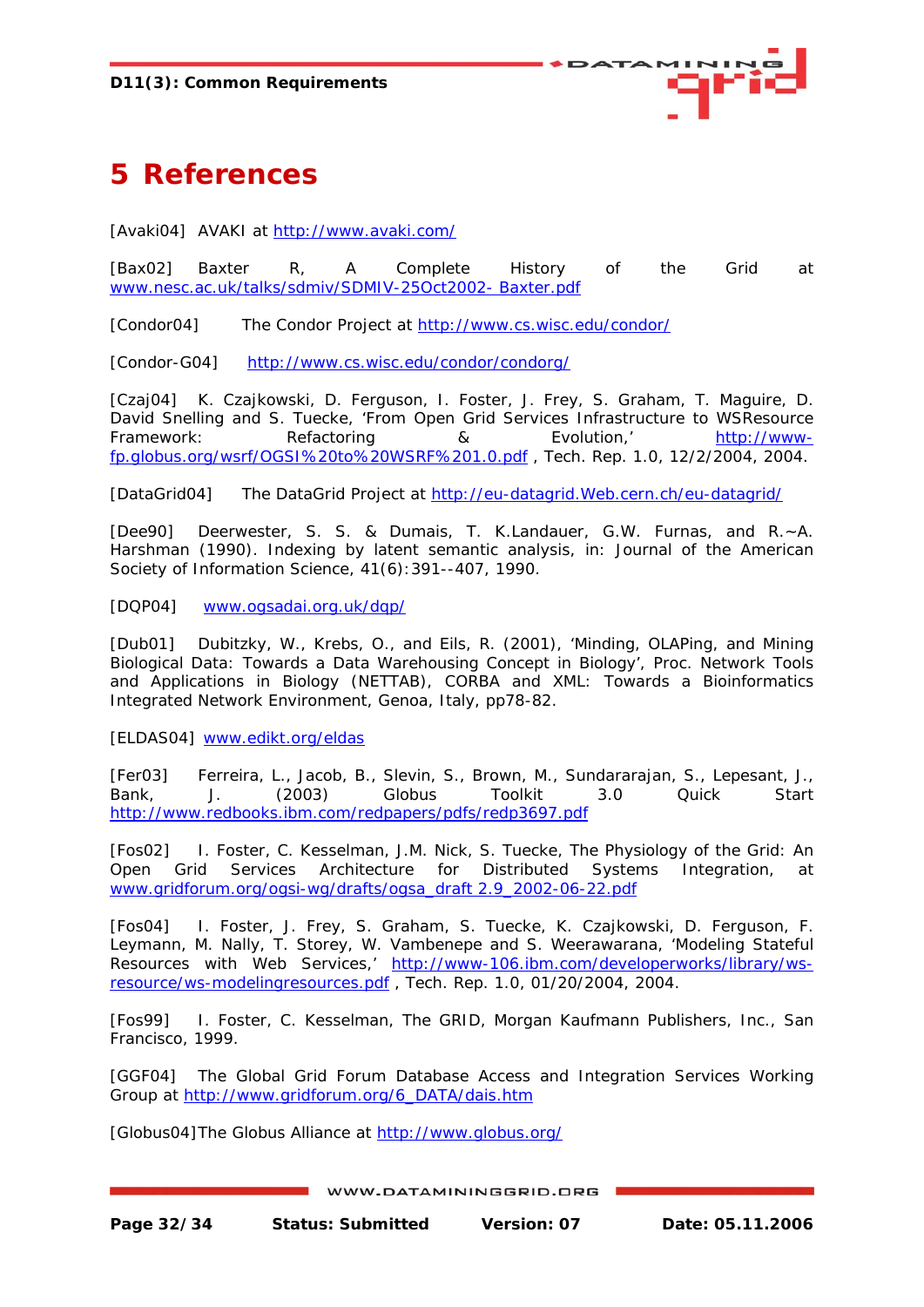

[Gra97] Ingo Graf and Ulrich Kreßel and Jürgen Franke, Polynomial Classifiers and Support Vector Machines, 1997, 00 -- 00, Inter. Conf. on Artificial Neural Networks, Zürich

[Gru93] Gruber, T. R. (1993): Toward principles for the design of ontologies used for knowledge sharing, in: Formal Analysis in Conceptual Analysis and Knowledge Representation, Kluwer 1993.

[Hof01] Hofmann, Thomas, Unsupervised learning by probabilistic latent semantic analysis, in: Machine Learning,42:177--196, 2001.

[Joa98] Joachims, T. (1998). Text categorization with support vector machines: learning with many relevant features, in: Proceedings of the Tenth European Conference on Machine Learning (ECML '98), Lecture Notes in Computer Science, Number 1398

[Lan97] Landauer, Thomas K. & Dumais, Susan T. A Solution to Plato's Problem: The Latent Semantic Analysis Theory of Acquisition, Induction, and Representation of Knowledge Psychological Review 104 (2): 211--240, 1997.

[Leo02] Edda Leopold & Jörg Kindermann (2002): Text Categorization with Support Vector Machines. How to Represent Texts in Input Space?; in: Machine Learning 46, pp. 423 - 444.

[Man99] Manning, C. D. & Schütze, H. (1999): Foundations of Statistical Natural Language Processing, MIT Press: Cambridge MA, London.

[OGSA-DAI04] [www.ogsadai.org.uk/docs/current/doc/DAIOverview.html](http://www.ogsadai.org.uk/docs/current/doc/DAIOverview.html)

[Park03] Park, K., and Kanehisa, M. (2003), 'Prediction of protein subcellular locations by support vector machines using compositions of amino acids and amino acid pairs', Bioinformatics, Vol. 19, pp. 1656-1663.

[Rom02] M. Romberg, 'The UNICORE Grid Infrastructure', Scientific Programming Special Issue on Grid Computing, 2002, 10, pp. 149-158.

[Sal83] Salton, G.& McGill, M. J. (1983) Introduction to Modern Information Retrieval, McGraw Hill, New York.

[Spol00] Spolsky Joel; Three Wrong Ideas From Computer Science, August 22, 2000; [www.joelonsoftware.com/articles/fog0000000041.html](http://www.joelonsoftware.com/articles/fog0000000041.html)

[Spol02] Spolsky, Joel; The Law of Leaky Abstractions, November 11, 2002; <http://www.joelonsoftware.com/articles/LeakyAbstractions.html>

[Stan04] Stankovski V., May M., Franke J., Schuster A, McCourt D., Dubitzky W., A Service-Centric Perspective for Data Mining in Complex Problem Solving Environments, H.R. Arabnia and J. Ni (eds) Proc of Int'l Conference on Parallel and Distributed Processing Techniques and Applications (PDPTA'04), Vol II, pp. 780-787, 2004.

[Stork04] [www.cs.wisc.edu/condor/stork/papers/stork-icdcs2004.pdf](http://www.cs.wisc.edu/condor/stork/papers/stork-icdcs2004.pdf)